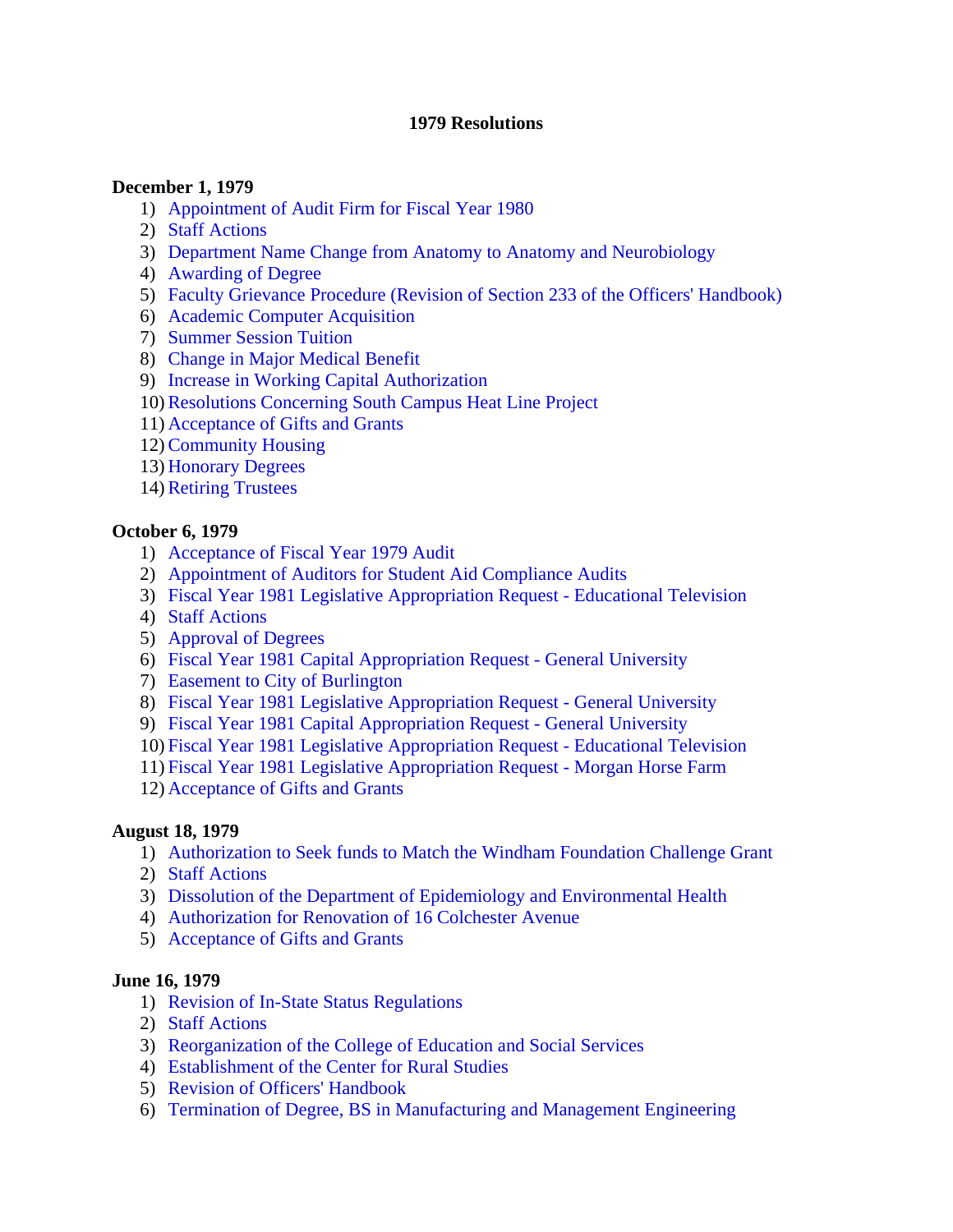- 7) [Fiscal Year 1980 Operating Budget Educational Television](#page-15-0)
- 8) [Acceptance of Easement on Shelburne Pond Property](#page-14-0)
- 9) [Acceptance of Shelburne Pond Property](#page-14-0)
- 10) [Release of Interest in Land at 466 South Prospect Street](#page-14-0)
- 11) [Fiscal Year 1980 Operating Budget General University](#page-14-0)
- 12) [Fiscal Year 1980 Operating Budget Educational Television](#page-15-0)
- 13) [Increase in Microscope Fee](#page-15-0)
- 14) [Increase in Guaranteed Pension](#page-15-0)
- 15) [Authorization for IMF/Library Storage Facility](#page-15-0)
- 16) [Authorization for Issuance of \\$8,730,000 Anticipation Notes, 1979-80 Series, of the](#page-16-0)  University of Vermont and State Agricultural College
- 17) [Acceptance of Gifts and Grants](#page-16-0)

#### **April 28, 1979**

- 1) [Audit of Certain Federal Grants and Awards](#page-17-0)
- 2) [Audit of Student Housing Funds](#page-17-0)
- 3) [Staff Actions](#page-17-0)
- 4) [Authority to Award Degrees](#page-18-0)
- 5) [Increase in Tuition, Fiscal Year 1980](#page-18-0)
- 6) [Increase in Fees, Fiscal Year 1980](#page-18-0)
- 7) [Establishment of Fees for Graduate Students, Fiscal Year 1980](#page-18-0)
- 8) [Increase in Room Rent, Fiscal Year 1980](#page-19-0)
- 9) [Increase in Board Rate, Fiscal Year 1980](#page-19-0)
- 10) [Budget Premises for Fiscal Year 1980 General University](#page-19-0)
- 11) [Budget Premises for Fiscal Year 1980 Educational Television](#page-19-0)
- 12) [Budget Premises for Fiscal Year 1980 Morgan Horse Farm](#page-19-0)
- 13) [Acceptance of Gifts and Grants](#page-19-0)
- 14) [Amendment of Bylaws](#page-20-0)
- 15) [Honorary Degrees](#page-20-0)

#### **March 3, 1979**

- 1) [Staff Actions](#page-21-0)
- 2) [Approval of Degrees](#page-21-0)
- 3) [Maine Medical Center Affiliation](#page-21-0)
- 4) [Public Advisory Board](#page-21-0)
- 5) [Inter-Residence Association Fee](#page-21-0)
- 6) [Room Rate](#page-22-0)
- 7) [Board Rate](#page-22-0)
- 8) [Ft. Ethan Allen](#page-22-0)
- 9) [Purchase and Sale of Land and Improvement at 466 South Prospect Street](#page-23-0)
- 10) [Sale of Lands Located in the Towns of Fletcher, Lincoln, Mendon, Pittsfield and](#page-23-0) **Wolcott**
- 11) [Sale of Land and Improvements at 200 Church Street](#page-24-0)
- 12) [Pedestrian Right of Way in South Burlington](#page-24-0)
- 13) [Inter-Residence Association Fee](#page-24-0)
- 14) [Room Rate](#page-24-0)
- 15) [Board Rate](#page-22-0)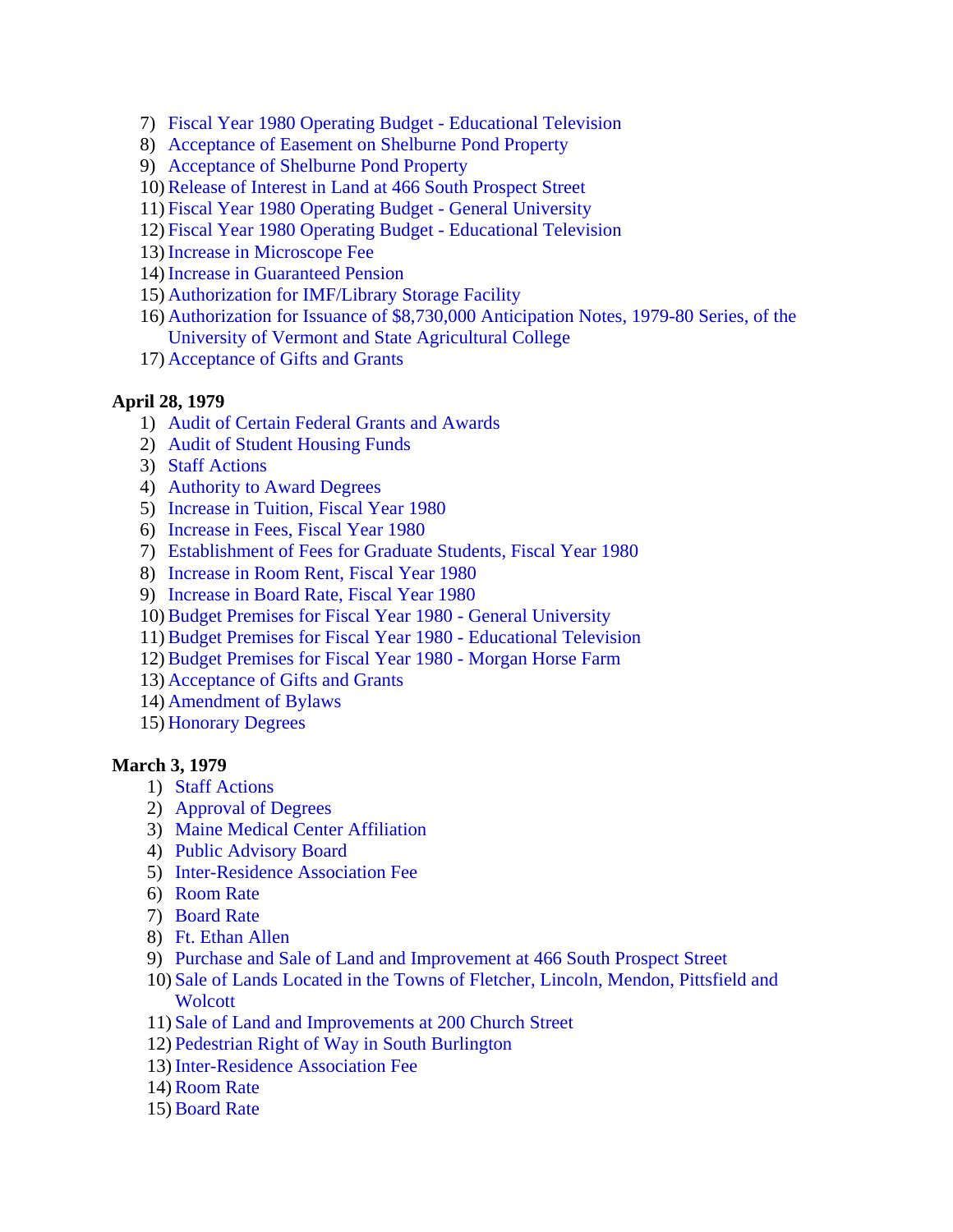16) [Fort Ethan Allen](#page-22-0) 17) [Gifts and Grants](#page-25-0)  18) [Authorization to Sign Checks](#page-25-0)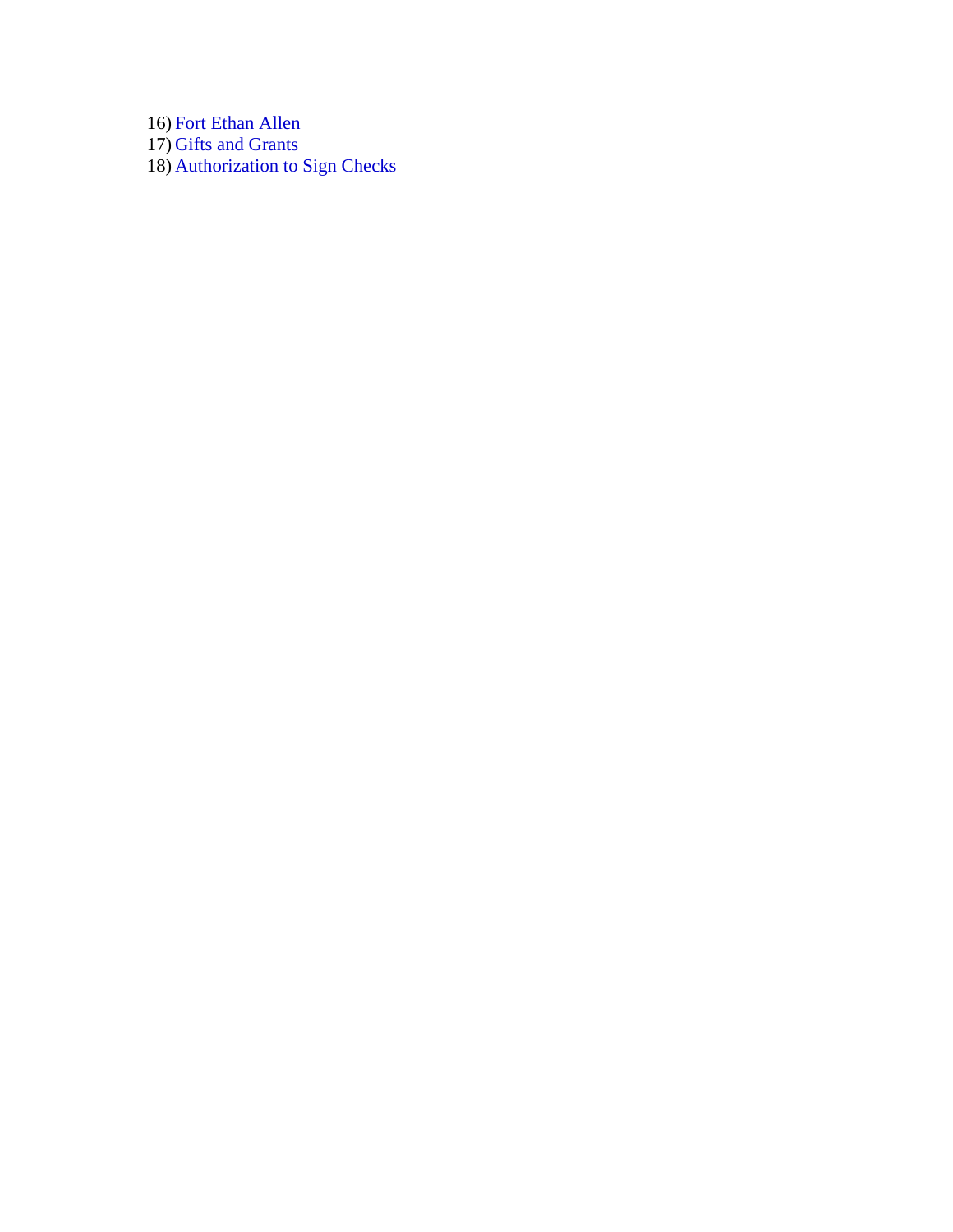## **December 1, 1979**

#### <span id="page-3-0"></span>**AUDIT COMMITTEE**

#### **Appointment of Audit Firm for Fiscal Year 1980**

RESOLVED, that the Board of Trustees recommend to, and enter into a contract with, the State Auditor of Accounts engaging the accounting firm of Coopers & Lybrand, Certified Public Accountants, of Boston, Massachusetts, contingent upon conditions set by the State Auditor of Accounts and the University of Vermont for the year ending June 30, 1980, in keeping with the University's Bylaws and the Statutes of the State of Vermont.

## **EDUCATIONAL POLICY COMMITTEE**

#### **Staff Actions**

- 1) RESOLVED, that the Board of Trustees receives the list of staff actions and approves the leaves of absence noted on page four of the staff action list.
- 2) RESOLVED, that in accordance with Section 222.12 of the Officers' Handbook, the Board of Trustees approves the employment of John H. Gennari in the Department of Medicine retroactive to September 6, 1979, as an exception to the University's policy prohibiting the employment of members of the same family where one relative exercises direct supervision over another.

#### **Department Name Change from Anatomy to Anatomy and Neurobiology**

RESOLVED, that the name of the Department of Anatomy of the College of Medicine be changed to the Department of Anatomy and Neurobiology, effective this date.

#### **Awarding of Degree**

RESOLVED, that, upon recommendation of the Dean of the College of Arts and Sciences and the Faculty Senate, the Board of Trustees approves the awarding of the Bachelor of Arts degree to G. Edward Grant, III, of Homer, New York, effective as of the date of this meeting.

#### **Faculty Grievance Procedure (Revision of Section 233 of the Officers' Handbook)**

RESOLVED, that the Board of Trustees approves the revised Faculty Grievance Procedure as presented and as approved by the Faculty Senate, to become effective December 3, 1979.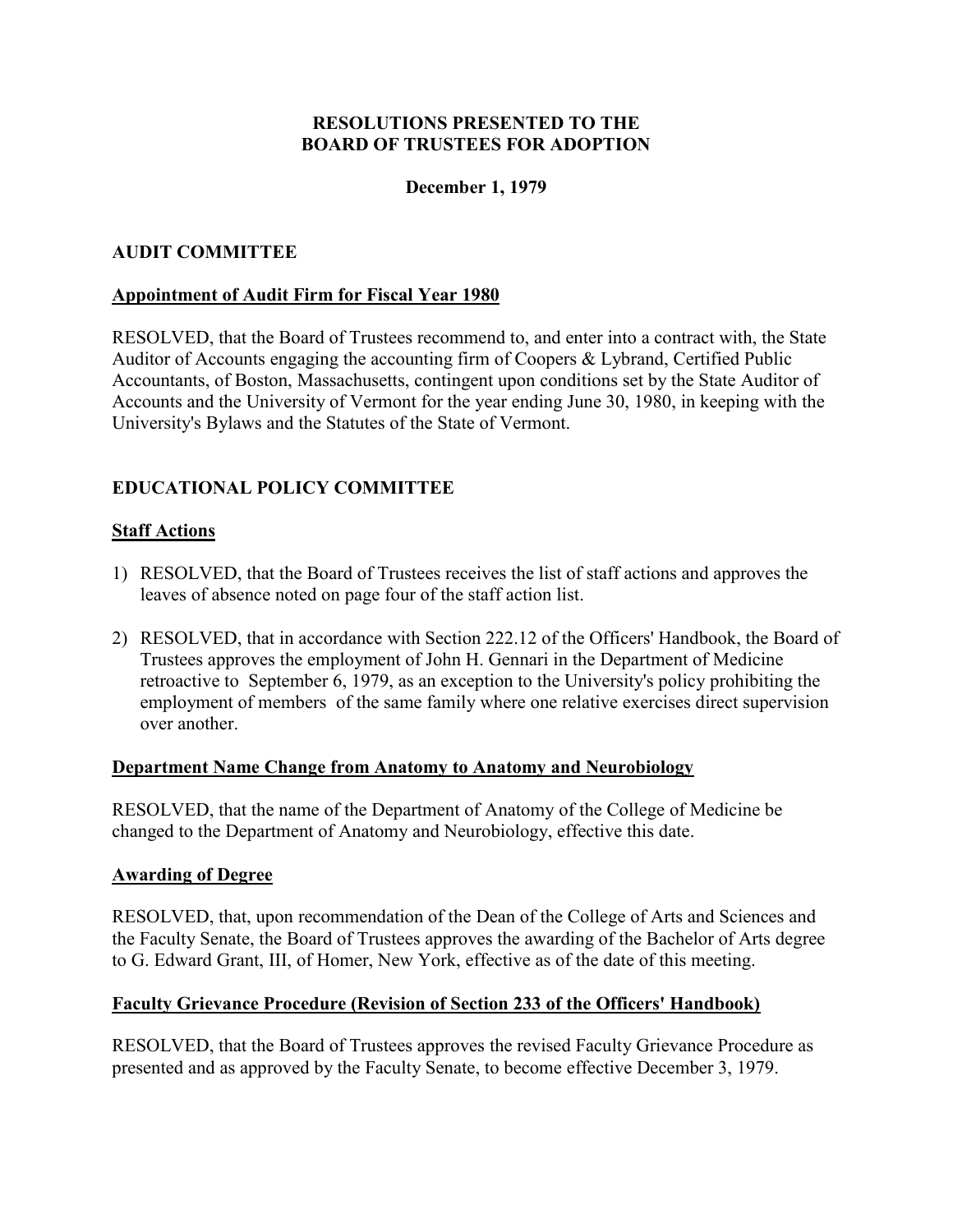## <span id="page-4-0"></span>**FINANCE AND BUDGET COMMITTEE**

## **Academic Computer Acquisition**

RESOLVED, that the Board of Trustees hereby authorizes the President, or his designee, to acquire, by purchase or full payout lease, a Digital Equipment Corporation 2060 system to replace the Sigma 6 system currently in used; or to enter an agreement for a lease of the equipment if the President, in his good judgment, deems it to be financially in the better interest of the University.

BE IT FURTHER RESOLVED, that the President, or his designee, is hereby authorized to borrow up to a maximum of \$700,000 for a period not to exceed eight years at an interest rate not to exceed 7.15 percent over the period of the loan and to pledge the equipment as security against the loan.

BE IT FURTHER RESOLVED, that the President, or his designee, is authorized to execute any and all instruments necessary, proper, or desirable for that purpose and, further, that any officer of this corporation is hereby authorized to certify this resolution to whom it may concern.

## **Summer Session Tuition**

RESOLVED, that the Board of Trustees hereby approves a tuition increase for the Summer Session from \$43 to \$48 per credit hour for in-state students and from \$60 to \$66 per credit hour for out-of-state students. This increase will become effective with the 1980 Summer Session.

## **Change in Major Medical Benefit**

RESOLVED, that the President, or his designee·, is authorized to revise as soon as feasible the University of Vermont Group Major Medical Policy with the Teachers' Insurance and Annuity Association by increasing the lifetime maximum to \$250,000 for active faculty and staff. In addition, the President, or his designee, is authorized to increase the lifetime maximum for retired faculty and staff to \$50,000 and to include retired faculty and staff in the extended care facility coverage of the policy.

## **Increase in Working Capital Authorization**

RESOLVED, that the Vice President for Administration is authorized to increase the Working Capital and Inventory Fund to a level that does not exceed \$1,200,000. This amount is to be totally funded from available General Funds of the University.

#### **Resolutions Concerning South Campus Heat Line Project**

(Resolution included as Appendix B to December 1, 1979 Full Board Meeting Minutes)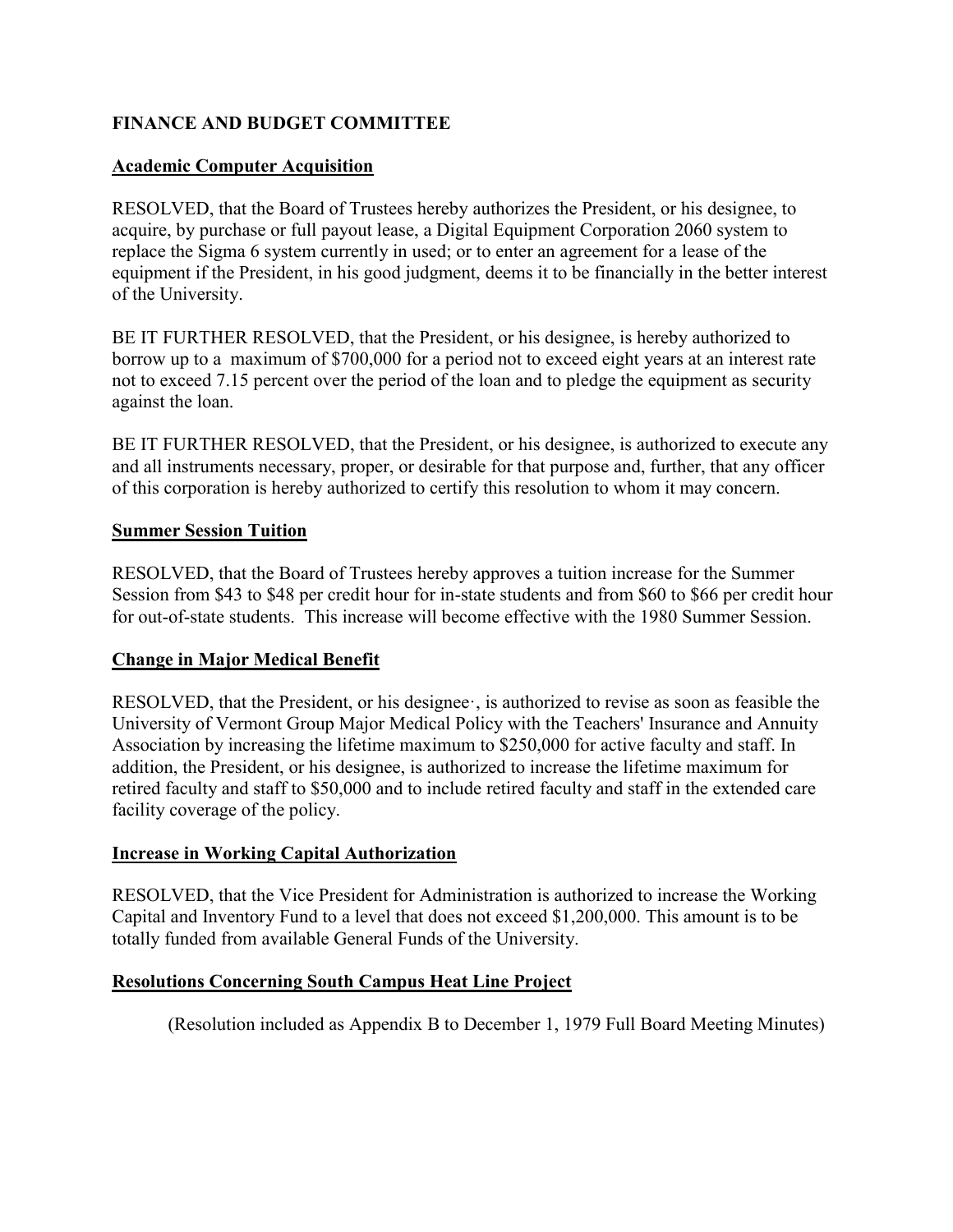## <span id="page-5-0"></span>**Acceptance of Gifts and Grants**

RESOLVED, that the Board of Trustees hereby accepts gifts in the amount of \$144,290.63 and grants in the amount of \$2,801,987.

## **STUDENT ACTIVITIES COMMITTEE**

#### **Community Housing**

RESOLVED, that the University Committee on Community Housing, with the addition of student representatives, continue to work with the City of Burlington officials on housing problems and report back to the Board in the Spring.

#### **FULL BOARD**

#### **Honorary Degrees**

RESOLVED, that the President be and hereby is authorized to offer and confer honorary degrees at the 1980 Commencement to those individuals recommended by the Joint Committee on Honorary Degrees.

#### **Retiring Trustees**

WHEREAS, J. Douglas Burke, Joseph E. Corbett, Florence C. Holden, and Andrea L. Pearl are nearing the completion of their terms as Trustees of the University of Vermont and State Agricultural College; and

WHEREAS, Doug Burke has given himself unstintingly as a member of the Board, as chairman of the committee on Alumni, Development, and External Affairs, as vice chairman of the Board, and as chairman of the Board; and

WHEREAS, Joe Corbett has been a dedicated and devoted member of this Board, serving with distinction as chairman of the committee on Buildings and Grounds and as the first chairman of the Board's committee on Health Education; and

WHEREAS, Chips Holden has been a valued member of the Board in but one year of service; and

WHEREAS, Andrea Pearl, as one of the pioneer student trustees, has proven with two years of outstanding service the value of student representation on this Board;

THEREFORE, BE IT RESOLVED, that this Board of Trustees expresses its appreciation, its affection, and its best wishes to Douglas Burke, Joseph Corbett, Florence Holden, and Andrea Pearl.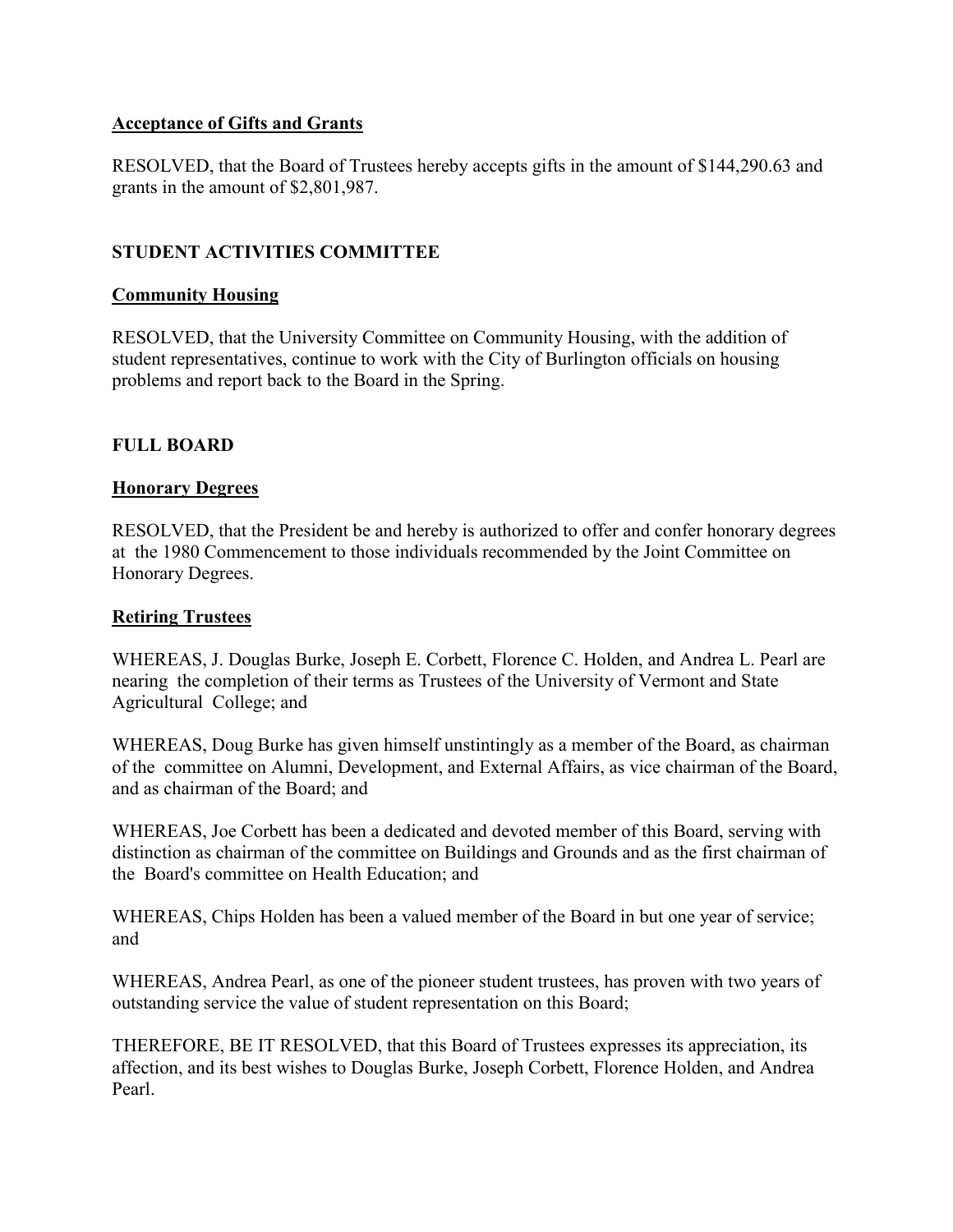#### **October 6, 1979**

## <span id="page-6-0"></span>**AUDIT COMMITTEE**

#### **October 4, 1979**

#### **Acceptance of Fiscal Year 1979 Audit**

WHEREAS, the books and accounts of the University of Vermont and State Agricultural College for the Fiscal Year ended June 30, 1979, have been audited by Coopers & Lybrand, Certified Public Accountants, under the supervision of the Auditor of Accounts, State of Vermont, and the report of such audit published in detail in accordance with 32, V.S.A., Sec. 163(5),

BE IT RESOLVED, that in accordance with authorization contained in the Bylaws, the Board hereby accepts such audit in lieu of the annual audit, and that the same be considered as the report of the Audit Committee.

#### **Appointment of Auditors for Student Aid Compliance Audits**

WHEREAS, the accounts of certain grants and awards made to the University of Vermont and State Agricultural College by the United States Department of Health, Education, and Welfare require audits in accordance with certain mandated audit standards,

BE IT RESOLVED, that the Board hereby appoints the accounting firm of Archibald M. Peisch and Company, Certified Public Accountants, at a fee not to exceed \$4,075 for the purpose of conducting those audits for the fiscal year ended June 30, 1979. Those audits include the National Direct Student Loan Program, the Health Professions and Nursing Student Loan Programs, the College Work-Study Program, the Basic and Supplemental Education Opportunity Grants and the Title I Grant.

#### **EDUCATIONAL TELEVISION COMMITTEE**

#### **October 5, 1979**

#### **Fiscal Year 1981 Legislative Appropriation Request - Educational Television**

WHEREAS, the Vermont General Assembly voted to increase the appropriation for Vermont ETV by \$27,900 (four percent) in Fiscal Year 1981,

NOW, THEREFORE, BE IT RESOLVED, that the President be and hereby is authorized to request from the Governor and the Legislature of the State of Vermont an appropriation for the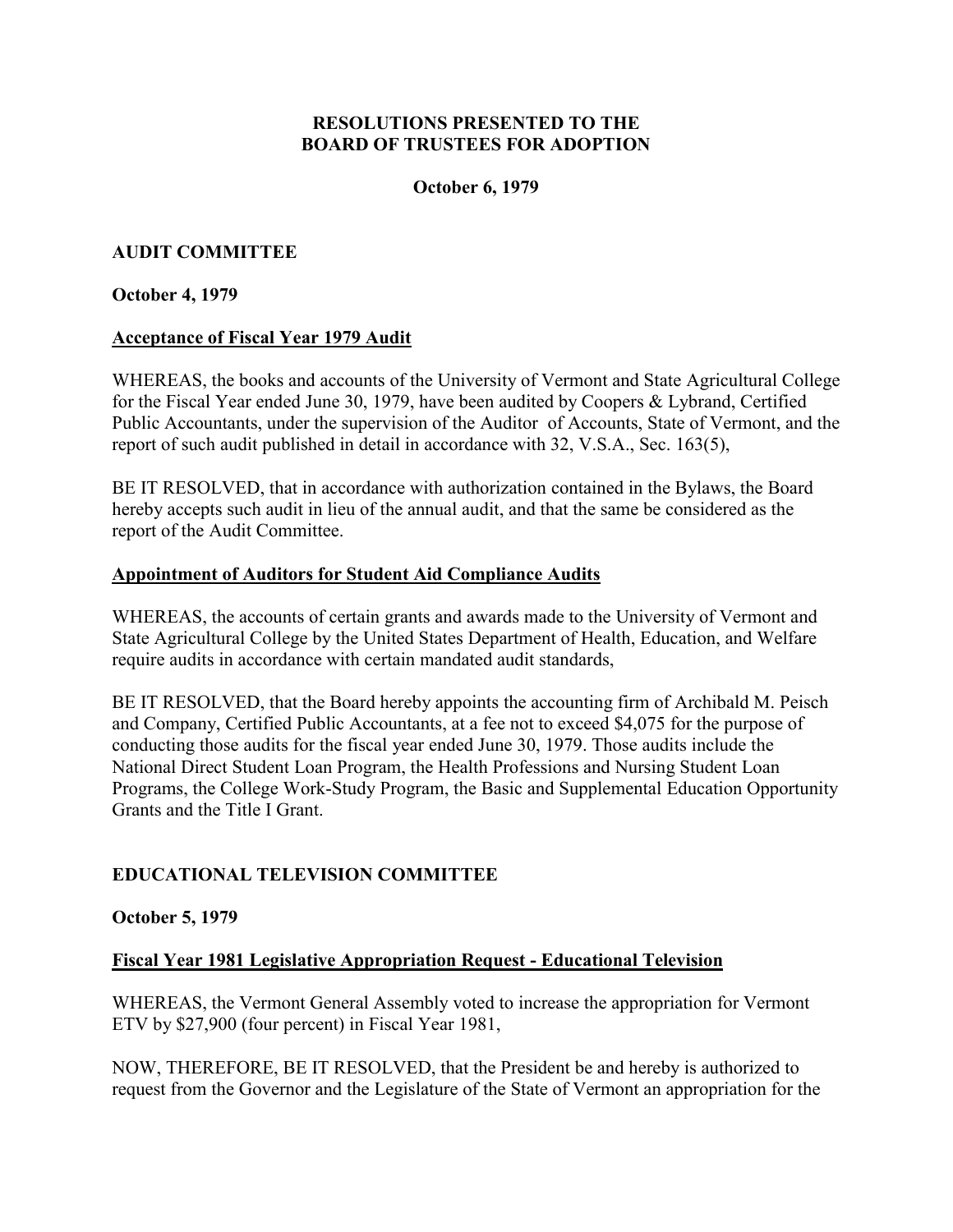<span id="page-7-0"></span>general operations of Vermont Educational Television in the amount of \$774,447 for Fiscal Year 1981, this amount being an increase of seven percent over the amount currently appropriated.

## **EDUCATIONAL POLICY COMMITTEE**

#### **October 5, 1979**

#### **Staff Actions**

RESOLVED, that the Board of Trustees receives the list of staff actions and approves the leaves of absence noted on pages 9 and 10 of the staff action list.

#### **Approval of Degrees**

RESOLVED, that the Board of Trustees approves the awarding of degrees to those students who have completed degree requirements and who have been recommended by their respective deans or directors and approved by the Faculty Senate.

## **BUILDINGS AND GROUNDS COMMITTEE**

#### **October 5, 1979**

## **Fiscal Year 1981 Capital Appropriation Request - General University**

RESOLVED, that the President be and hereby is authorized the Governor and the Legislature of the State of Vermont \$4,400,000 for Fiscal Year 1981 for the following capital expenditures:

| Priority 1: | Architectural Barrier Compliance          | \$275,000   |
|-------------|-------------------------------------------|-------------|
|             | Safety and Risk Management                | 95,000      |
|             | Renovation of Carrigan Dairy Science      | 275,000     |
|             | Aiken Center for Natural Resources        | 1,000,000   |
|             |                                           | \$1,645,000 |
| Priority 2: | Architectural Barrier Compliance          | \$335,000   |
|             | <b>Energy Conservation/Insulation</b>     | 170,000     |
|             | <b>Improvement to Instructional Space</b> | 275,000     |
|             |                                           | \$780,000   |
| Priority 3: | <b>Fleming Museum Renovation</b>          | \$1,400,000 |
|             | <b>Central Maintenance Facility</b>       | 575,000     |
|             |                                           | \$1,975,000 |
|             | <b>Grand Total</b>                        | \$4,400,000 |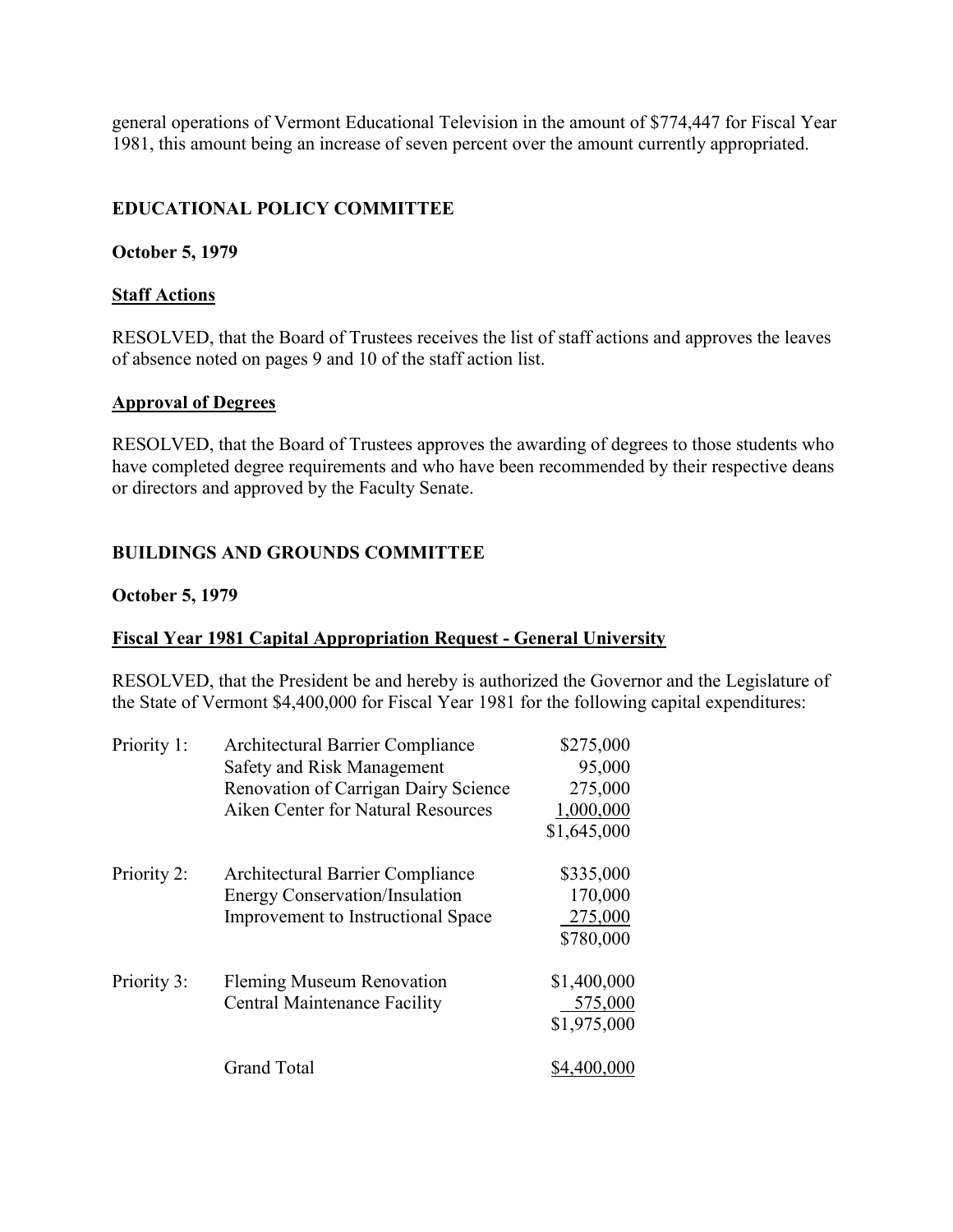## <span id="page-8-0"></span>**Easement to City of Burlington**

RESOLVED, that the President or his designee be authorized to convey to the City of Burlington a non-exclusive perpetual easement for the purpose of installation and maintenance of a city water line. Said easement is to be located north of Main Street and east of the Pedestrian Underpass. It shall be described with particularity and conditioned upon terms deemed reasonable by the President.

## **FINANCE AND BUDGET COMMITTEE**

## **October 5, 1979**

## **Fiscal Year 1981 Legislative Appropriation Request - General University**

WHEREAS, the Board of Trustees on August 19, 1978, adopted principles to guide University financial policy, and

WHEREAS, even with performance improvements of \$599,000 projected for Fiscal Year 1981, the general fund costs derived using these principles are projected to increase by \$4,162,000 (10 percent increase) in Fiscal Year 1981, and

WHEREAS, in accordance with these principles, non-resident tuition is projected to increase by 10 percent (\$415 per year) in Fiscal Year 1981 and resident tuition is also projected to increase by 10 percent (\$150 per year), and

WHEREAS, the Vermont General Assembly in Act No. 74 of 1979 voted to increase the University's appropriation by \$592,000 (four percent increase) in Fiscal Year 1981,

NOW, THEREFORE, BE IT RESOLVED, that the President be and hereby is authorized to request from the Governor and the Legislature of the State of Vermont an appropriation for general operations of the University of Vermont and State Agricultural College in the amount of \$16,288,000 in Fiscal Year 1981, being a six percent increase over the amount currently appropriated.

**Fiscal Year 1981 Capital Appropriation Request - General University** 

(to be referred by Buildings and Grounds Committee)

**Fiscal Year 1981 Legislative Appropriation Request - Educational Television**  (to be referred by Educational Television Committee)

## **Fiscal Year 1981 Legislative Appropriation Request - Morgan Horse Farm**

RESOLVED, that the President be and hereby is authorized to request from the Governor and the Legislature of the State of Vermont an appropriation for general operations of the Morgan Horse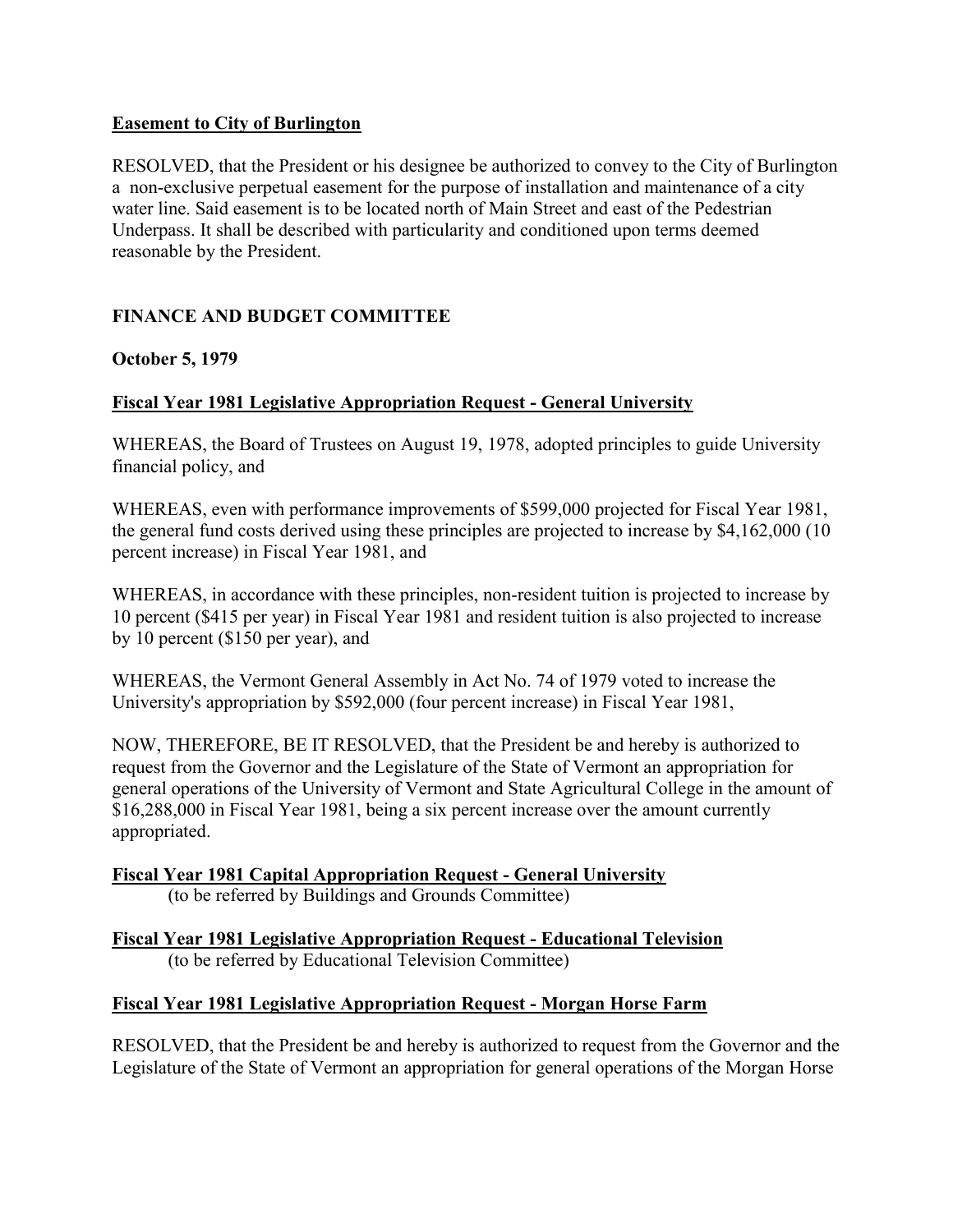<span id="page-9-0"></span>Farm in the amount of \$8,600 in Fiscal Year 1981, representing a \$600 increase over the amount currently appropriated.

## **Acceptance of Gifts and Grants**

RESOLVED, that the Board of Trustees hereby accepts gifts in the amount of \$188,536.46 and grants in the amount of \$8,560,143.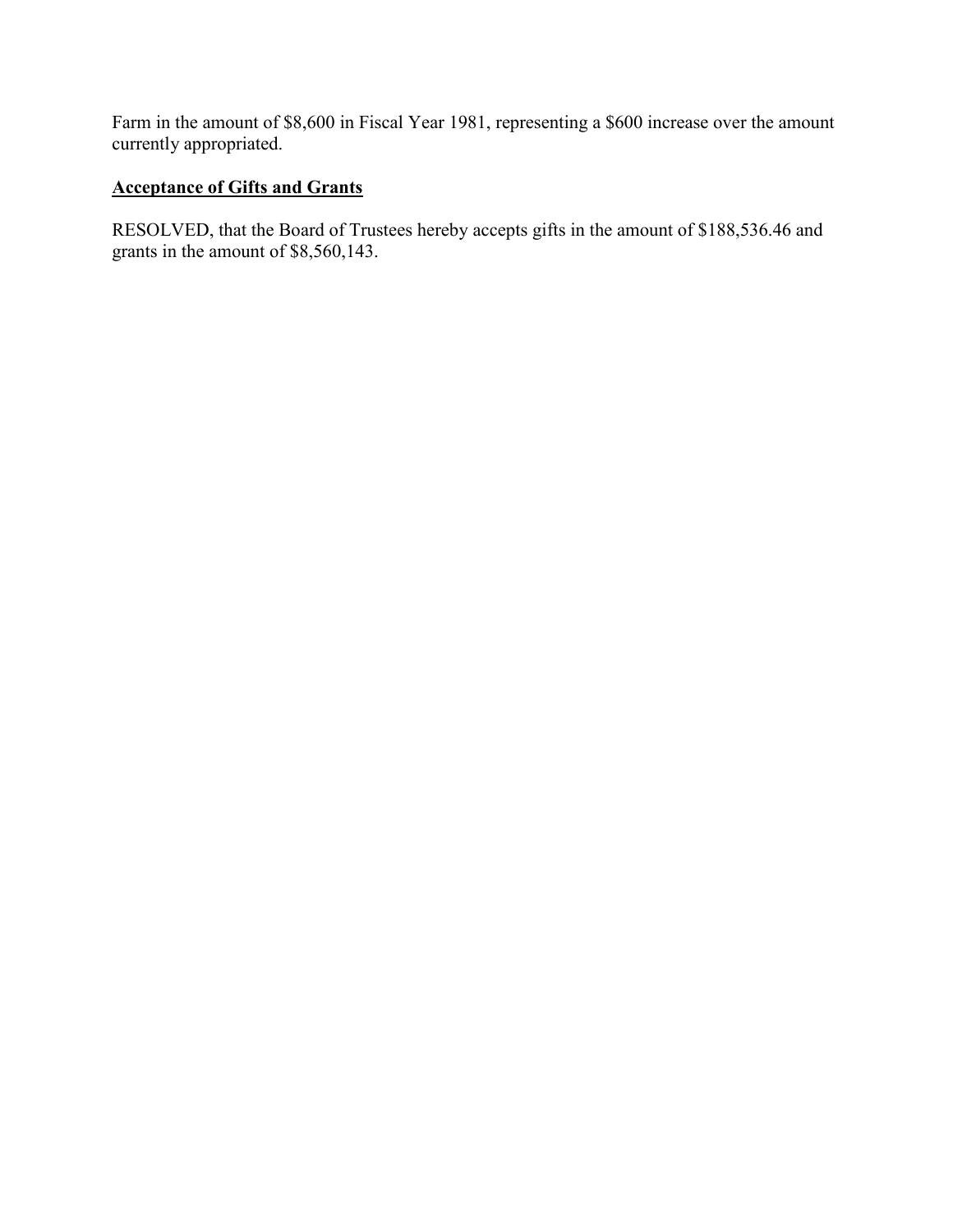# **AUGUST 18, 1979**

## <span id="page-10-0"></span>**EDUCATIONAL POLICY AND BUILDINGS AND GROUNDS COMMITTEES**

#### **Authorization to Seek Funds to Match the Windham Foundation Challenge Grant**

RESOLVED, that the President be authorized to seek \$1.5 million in order to match the Windham Foundation challenge grant of \$1.5 million for the construction of a facility to house the programs of the School of Natural Resources, such facility to be named in honor of George D. Aiken.

# **EDUCATIONAL POLICY COMMITTEE**

## **Staff Actions**

- 1) RESOLVED, that the Board of Trustees receives the list of staff actions including full-time faculty reappointments for 1980-81 and approves the leaves of absence noted on page four of the staff action list.
- 2) RESOLVED, that the Board of Trustees approves the appointment of Raymond G. Daniloff as Professor of Communication Science and Disorders, with tenure, effective June 1, 1980.
- 3) RESOLVED, that in accordance with Section 222.12 of the Officers' Handbook, the Board of Trustees approves the employment of Timothy J. Fox as Lecturer in the Special Education Program Area retroactive to the period January 1, 1979, to June 8, 1979, as an exception to the University's policy prohibiting the employment of members of the same family where one relative exercises direct supervision over another.

## **Dissolution of the Department of Epidemiology and Environmental Health**

RESOLVED, that the Department of Epidemiology and Environmental Health in the College of Medicine be terminated as a University of Vermont approved academic unit, effective September 1, 1979.

## **FINANCE AND BUDGET COMMITTEE**

#### **Authorization for Renovation of 16 Colchester Avenue**

RESOLVED, that the Board authorizes the renovation of 16 Colchester Avenue, Burlington, for use by the School of Natural Resources until such time as the Aiken facility is completed. The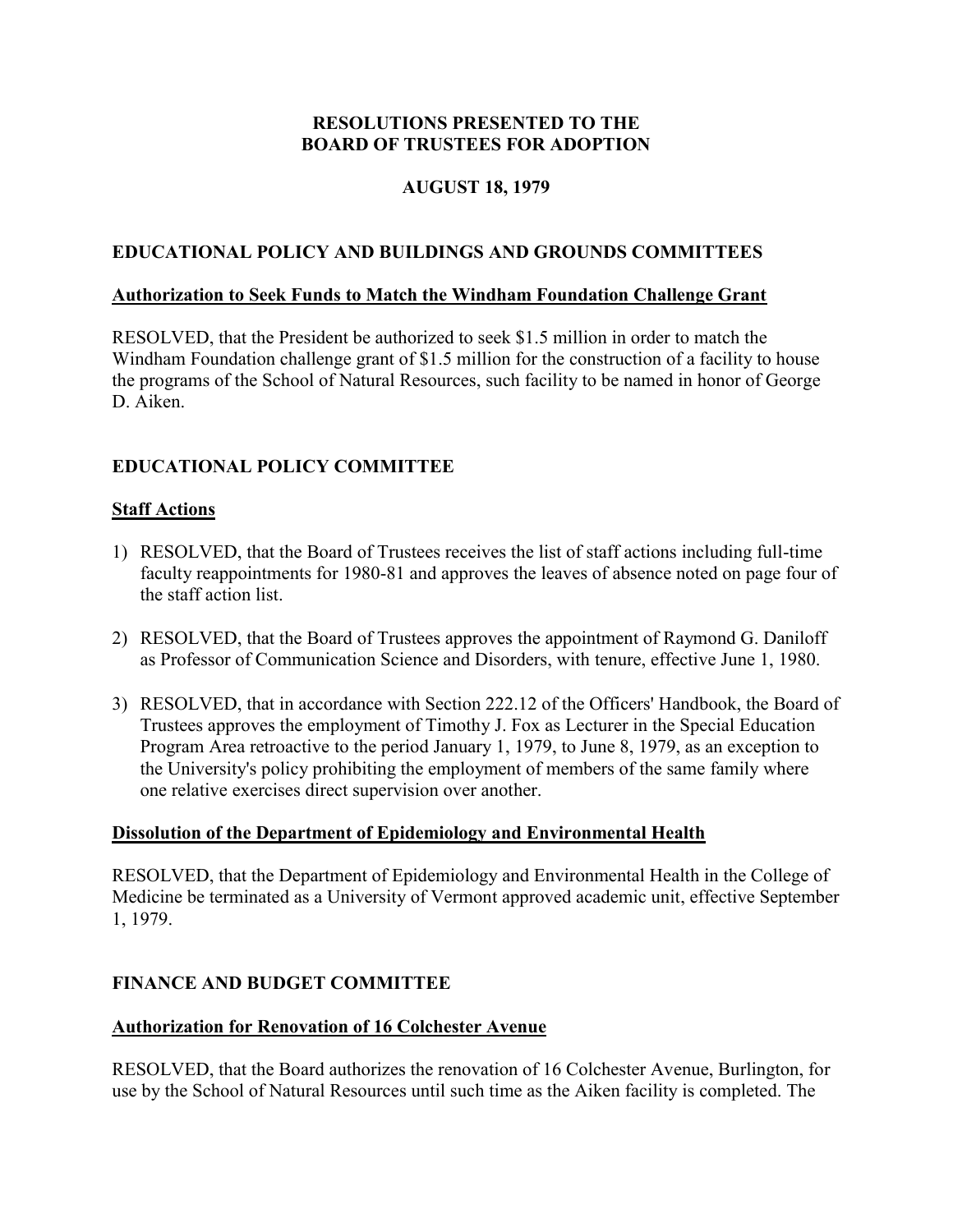<span id="page-11-0"></span>renovation will be funded from the following sources: (1) a portion of the proceeds of the sale of 200 Church Street; (2) the proceeds of the sale of the lodge in Jeffersonville; (3) the proceeds of the sale of 71 South Williams Street remaining after the purchase of 16 Colchester Avenue; (4) unallocated plant funds (Davis Estate).

#### **Acceptance of Gifts and Grants**

RESOLVED, that the Board of Trustees hereby accepts gifts in the amount of \$399,922.06 and grants in the amount of \$4,063,205.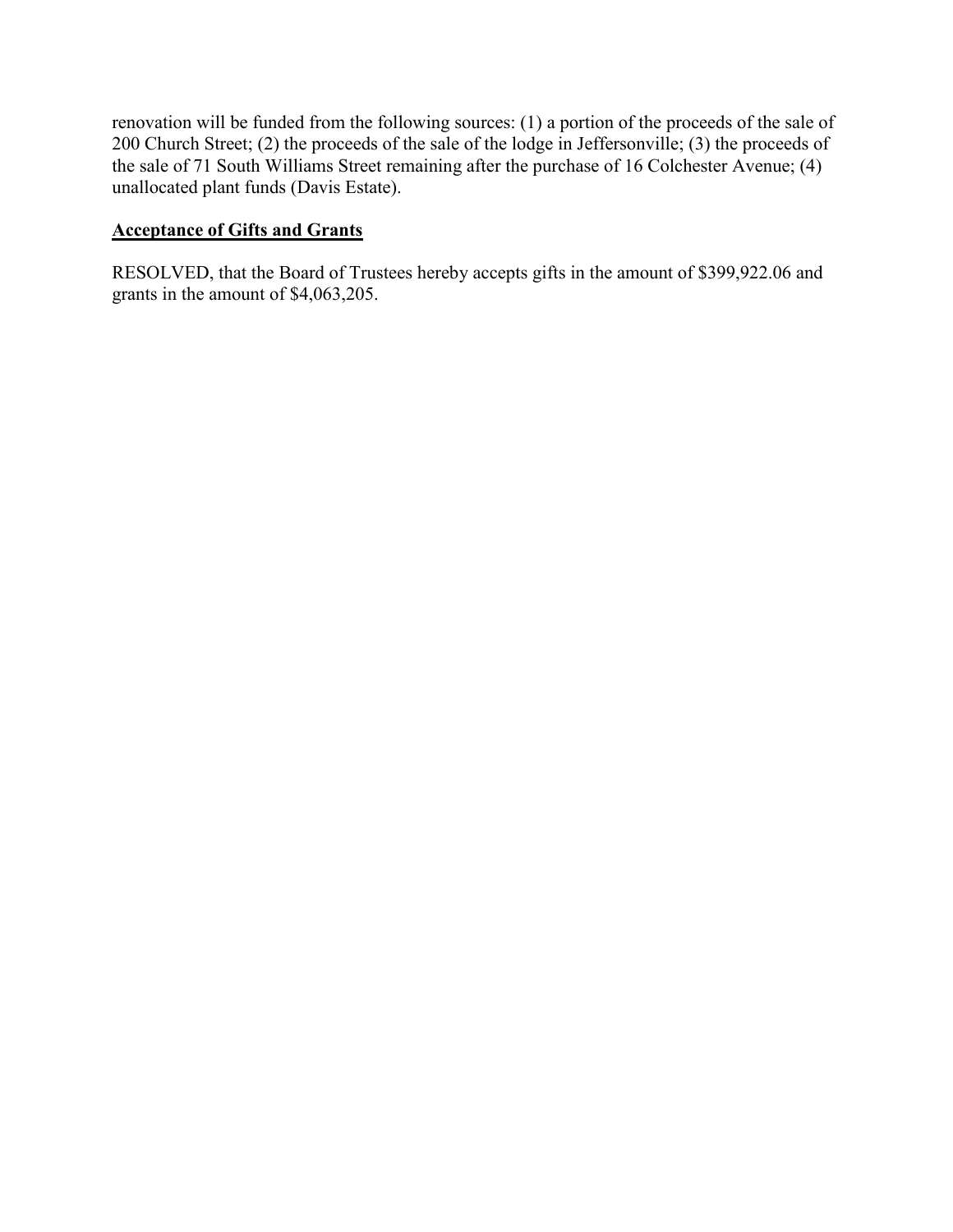#### **JUNE 15, 1979**

#### <span id="page-12-0"></span>**STUDENT ACTIVITIES COMMITTEE**

#### **Revision of In-state Status Regulations**

RESOLVED, that the Regulations for In-state Status as adopted by the Board of Trustees on December 14, 1974, and amended December 2, 1978, be further amended as follows:

Rule  $#1$  - from: "The applicant shall be domiciled in Vermont, said domicile having been continuous one year prior to the date of application for a change in residency status. Changes in residency status shall become effective for the semester following the date of application."

to: "The applicant shall be domiciled in Vermont, said domicile to be continuous for one year prior to the commencement of the semester or summer session next following the date of application. Changes in residency status shall become effective for the semester or summer session following the date of application. There shall be one date designated each year for the commencement of each semester and each summer session. A semester shall commence on the day classes begin for that semester. Each summer session shall commence on the day classes begin for that summer session."

Rule #6 - from: "A student who is eligible for tuition purposes to enroll as a resident student in another state, shall not be enrolled as a 'Vermont Resident.'"'

to: "Eligibility to enroll as a resident student in another state shall create a rebuttable presumption against eligibility to be enrolled at the University of Vermont as a 'Vermont Resident.'"

#### **EDUCATIONAL POLICY COMMITTEE**

#### **Staff Actions**

- 1) RESOLVED, that the Board of Trustees receives the list of staff actions including emeriti and part-time faculty reappointments for 1979-80 and approves the leaves of absence noted on page three of the staff action list.
- 2) RESOLVED, that the Board of Trustees approves the appointment of Barbara M. Zucker as Professor of Art, with tenure, effective with the 1979-80 academic year.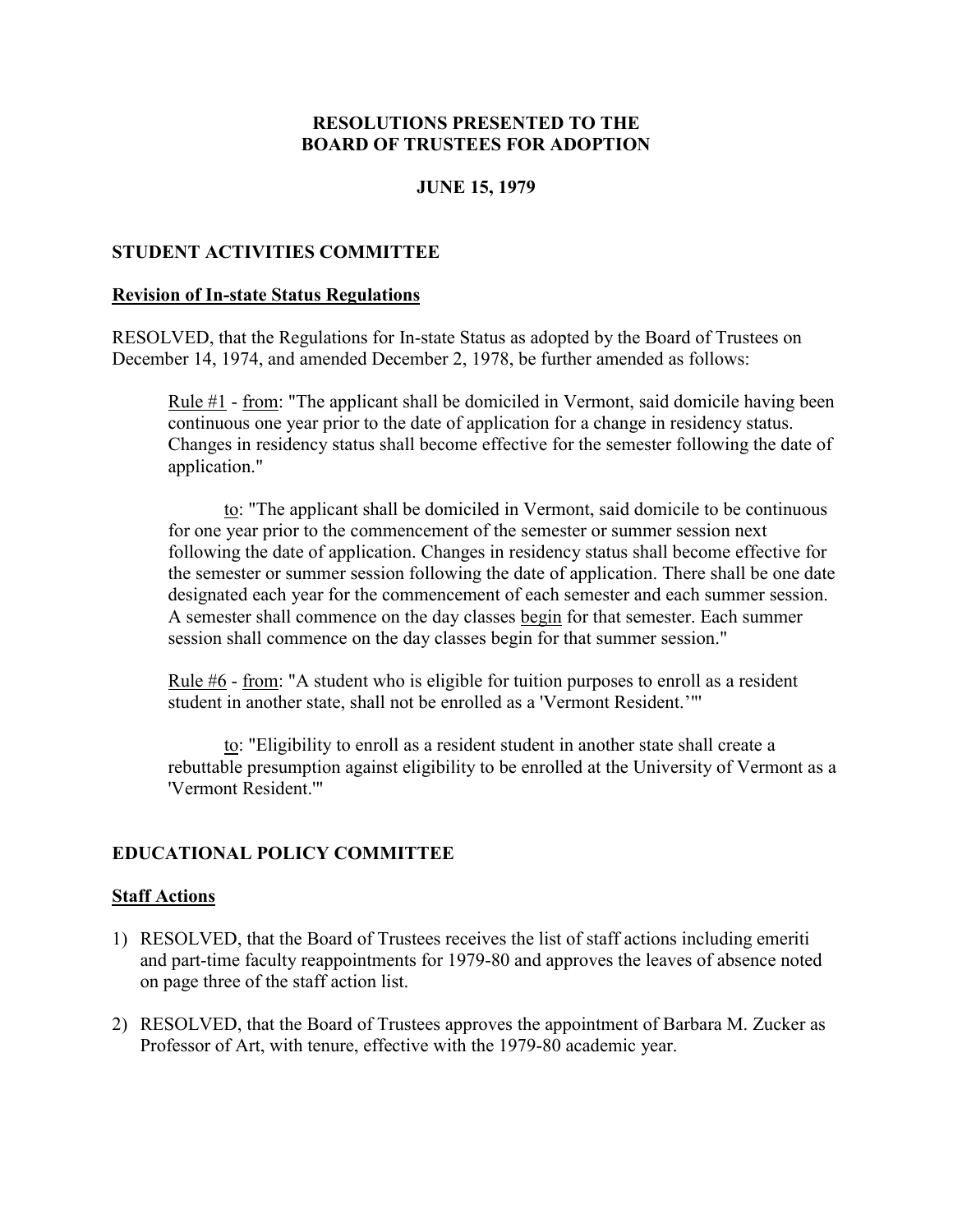<span id="page-13-0"></span>3) RESOLVED, that in accordance with the section entitled "Employment of Relatives" on page three of the Employees' Handbook and with Section 222.12 of the Officers' Handbook, the Board of Trustees approves the employment of Elizabeth D. Horton as Senior Research Technician in the Department of Medicine for' the period September 1, 1979, to August 31, 1980, and Natalie Thanassi as Research Associate in the Department of Biochemistry for the period July 1,1979, to June 30, 1982, as exceptions to the University's policy prohibiting the employment of members of the same family where one relative exercises direct supervision over another.

## **Reorganization of the College of Education and Social Services**

RESOLVED, that the Board of Trustees authorizes the establishment of four departments within the College of Education and Social Services, effective July 1, 1979, as follows: the Department of Organizational, Counseling, and Foundational Studies; the Department of Professional Education and Curriculum Development; the Department of Physical Education, Health, and Learning Studies; the Department of Special Education, Social Work, and Social Services.

#### **Establishment of the Center for Rural Studies**

RESOLVED, that the Board of Trustees authorizes the establishment of the Center for Rural Studies at the University of Vermont effective July 1, 1979, as described in the report dated April 9, 1979, presented at the April Board meeting. At the end of one year of operation, a status report on the activities of the Center shall be presented to the Board.

#### **Revision of Officers' Handbook**

RESOLVED, that the Board of Trustees endorses the changes to Part 200 and approves the proposed revisions to Parts 100 and 300 of the Officers' Handbook as presented, to become effective July 1, 1979.

#### **Termination of Degree, B.S. in Manufacturing and Management Engineering**

RESOLVED, that the Board of Trustees approves the termination of the program in the College of Engineering, Mathematics, and Business Administration leading to the degree of B.S. in Manufacturing and Management Engineering as soon as commitments to presently enrolled students are fulfilled.

## **EDUCATIONAL TELEVISION COMMITTEE**

**Fiscal Year 1980 Operating Budget - Educational Television** (see Finance and Budget Committee)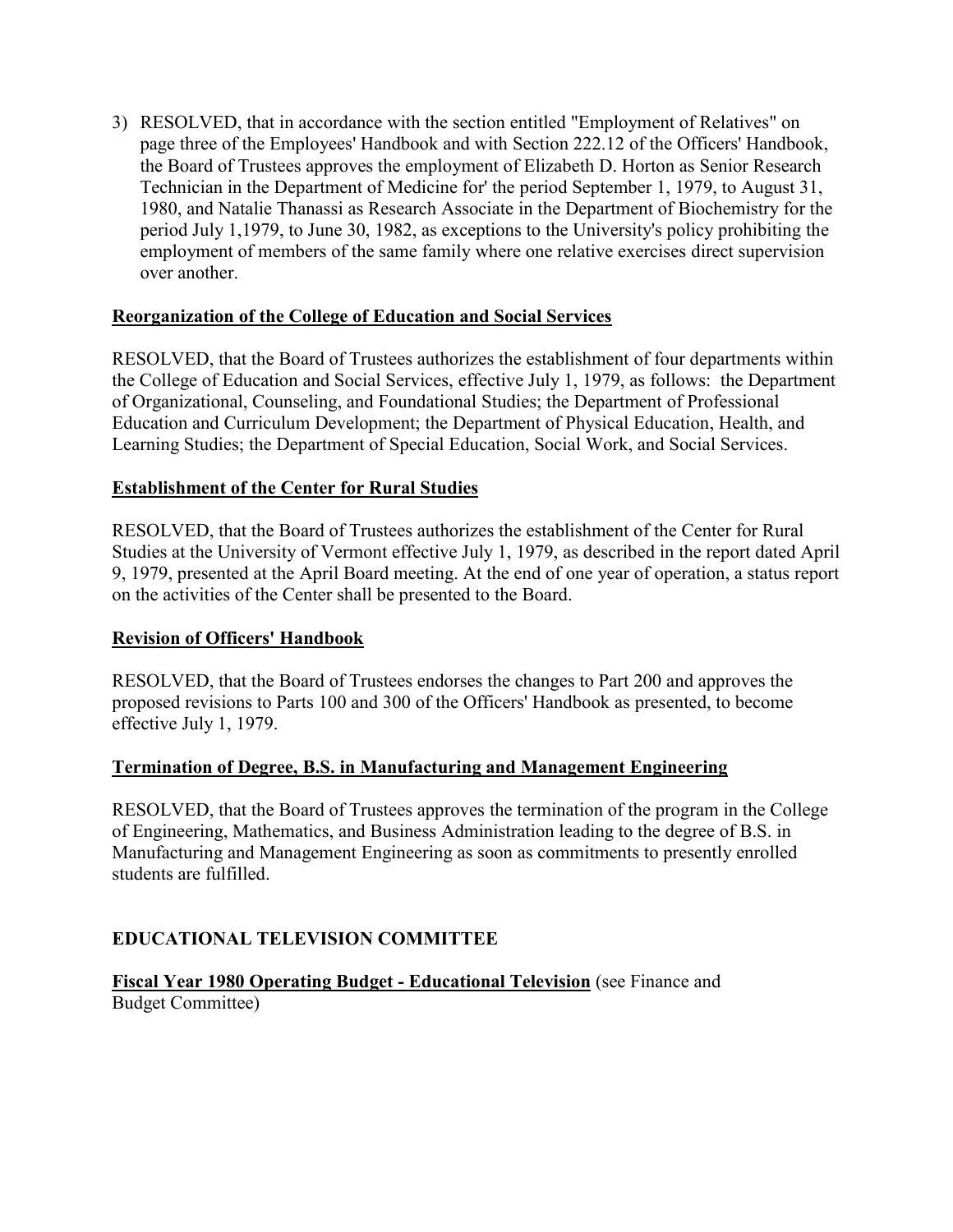# <span id="page-14-0"></span>**BUILDINGS AND GROUNDS COMMITTEE**

## **Acceptance of Easement on Shelburne Pond Property**

RESOLVED, that the President or his designee is hereby authorized to accept from the Nature Conservancy the gift of a perpetual easement on approximately 100 acres of land located on the easterly shoreline of Shelburne Pond in Shelburne, Vermont. Land subject to the easement is a portion of land presently owned by Dr. Stokes Gentry and is contiguous to lands presently included in the H. Lawrence Achilles Natural Area of the University of Vermont and State Agricultural College. The terms of the easement shall forever prohibit the development of the land to which it attaches. The easement is for the purpose of furthering the University goal of preservation and continued use of Shelburne Pond as an educational and research resource.

## **Acceptance of Shelburne Pond Property**

RESOLVED, that the President or his designee is hereby authorized to accept from the Nature Conservancy a conveyance of approximately 28 acres of shoreline property located at the southerly end of Shelburne Pond in Shelburne, Vermont. This land is a portion of land presently owned by Mrs. Ralph Pillsbury and shall be added to the H. Lawrence Achilles Natural Area in order to guarantee its preservation and its continued use as an educational and research resource to the University of Vermont and State Agricultural College. The terms of the deed shall include a first right of refusal in favor of the Nature Conservancy in the event that the University should wish to reconvey this land in the future.

## **Release of Interest in Land at 466 South Prospect Street**

RESOLVED, that the President or his designee be and hereby is authorized to release the present right of the University to purchase land located at 466 South Prospect Street from the present owner for the purchase price of \$1.00. Said right may be released at a price determined by the President to be reasonable. As partial consideration for said release, the President shall secure for the University a first right of refusal on the purchase price of the land and premises located at 466 South Prospect Street whenever it may, in the future, be offered for sale.

The President or his designee is further authorized to execute any and all instruments necessary, proper, and desirable to accomplish the purposes of this resolution.

This resolution shall be supplemental to, and not in contradiction of, that resolution entitled "Purchase and Sale of Land and Improvement at 466 S. Prospect Street" passed by the Board of Trustees on March 3, 1979.

**Authorization for IMF/Library Storage Facility** (see Finance and Budget Committee)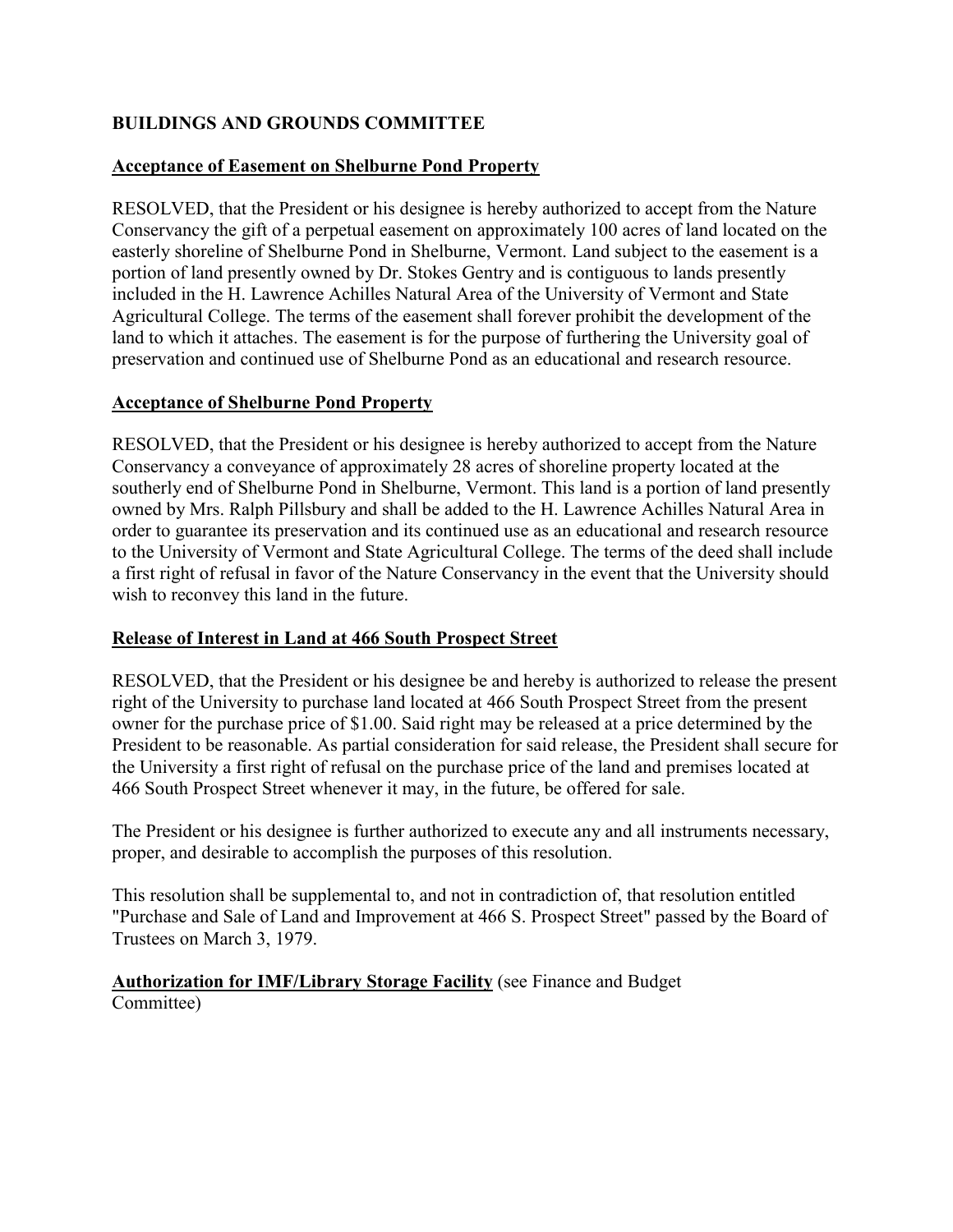## <span id="page-15-0"></span>**FINANCE AND BUDGET COMMITTEE**

# **Fiscal Year 1980 Operating Budget - General University**

RESOLVED, that the Board of Trustees of the University Of Vermont and State Agricultural College hereby approves the recommended Unrestricted Funds operating budget for Fiscal Year 1980 in the amount of \$62,974,000 and an estimated total University operating budget of \$83,589,000.

## **Fiscal Year 1980 Operating Budget - Educational Television**

RESOLVED, that the Board of Trustees of the University of Vermont and State Agricultural College approves the recommended operating budget for Vermont Educational Television for Fiscal Year 1980 in the amount of \$1,772,000.

## **Increase in Microscope Fee**

RESOLVED, that the fee charged to students enrolled in the College of Medicine for the use of microscopes be increased from \$73 to \$100 for first year medical students and from \$27 to \$50 for second-year medical students, effective with the 1979-80 academic year.

#### **Increase in Guaranteed Pension**

RESOLVED, that the Board Trustees hereby approves an increase in the guaranteed pension from \$7,000 to \$8,000 per year to full-time officers of instruction and administration who were appointed prior to July 1, 1946. This includes any benefit for the individual arising from the Carnegie Foundation, Social Security income determined at the time of retirement, and the value of the single life annuity benefit option for TIAA-CREF, and further that one-half the amount paid by the University be continued to the surviving spouse to whom the employee was married at the time of retirement. This resolution shall take effect July 1, 1979.

## **Authorization for IMF/Library Storage Facility**

RESOLVED, that the President and/or his designee is hereby authorized to execute any and all instruments necessary to cause to be constructed a combination IMF/Library storage facility. The total cost of the proposed structure, including all fees and contingencies shall not exceed \$365,500. Of this, \$142,000 is to be made available from the sale of 200 Church Street; \$15,000, due to oversized systems to accommodate the future expansion, will come from current maintenance funds; and \$210,000 would be borrowed, to be repaid over a 15-year period from current operating funds of the Instrumentation and Model Facility and the Technical Services Program.

BE IT FURTHER RESOLVED, that the President or his designee, be and hereby is authorized to borrow up to a maximum of \$210,000 for the construction of a building to house the Instrumentation and Model Facility. The term of the loan shall not exceed 15 years and the rate of interest shall not exceed seven percent.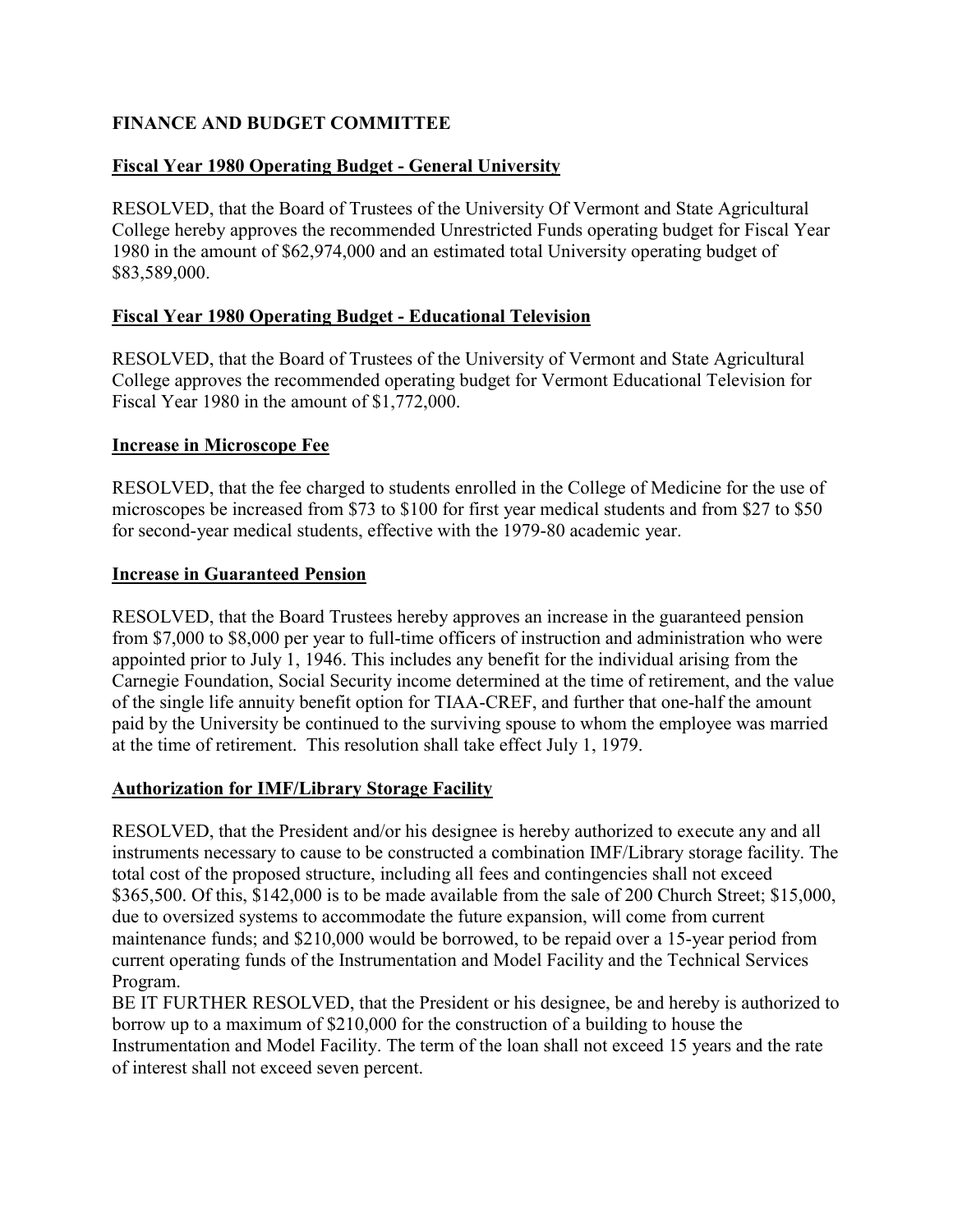<span id="page-16-0"></span>BE IT FURTHER RESOLVED, that the President, or his designee, is further authorized to execute any and all instruments necessary, proper, and desirable for that purpose; and further that any officer of this corporation is hereby authorized to certify this resolution to whom it may concern.

## **Resolution Authorizing the Issuance of \$8,730,000 Anticipation Notes, 1979-80 Series, of the University of Vermont and State Agricultural College**

(Refer to Appendix B of the June 16, 2979 Full Board Minutes)

## **Acceptance of Gifts and Grants**

RESOLVED, that the Board of Trustees hereby accepts gifts in the amount of \$392,693.72 and grants in the amount of \$3,116,079.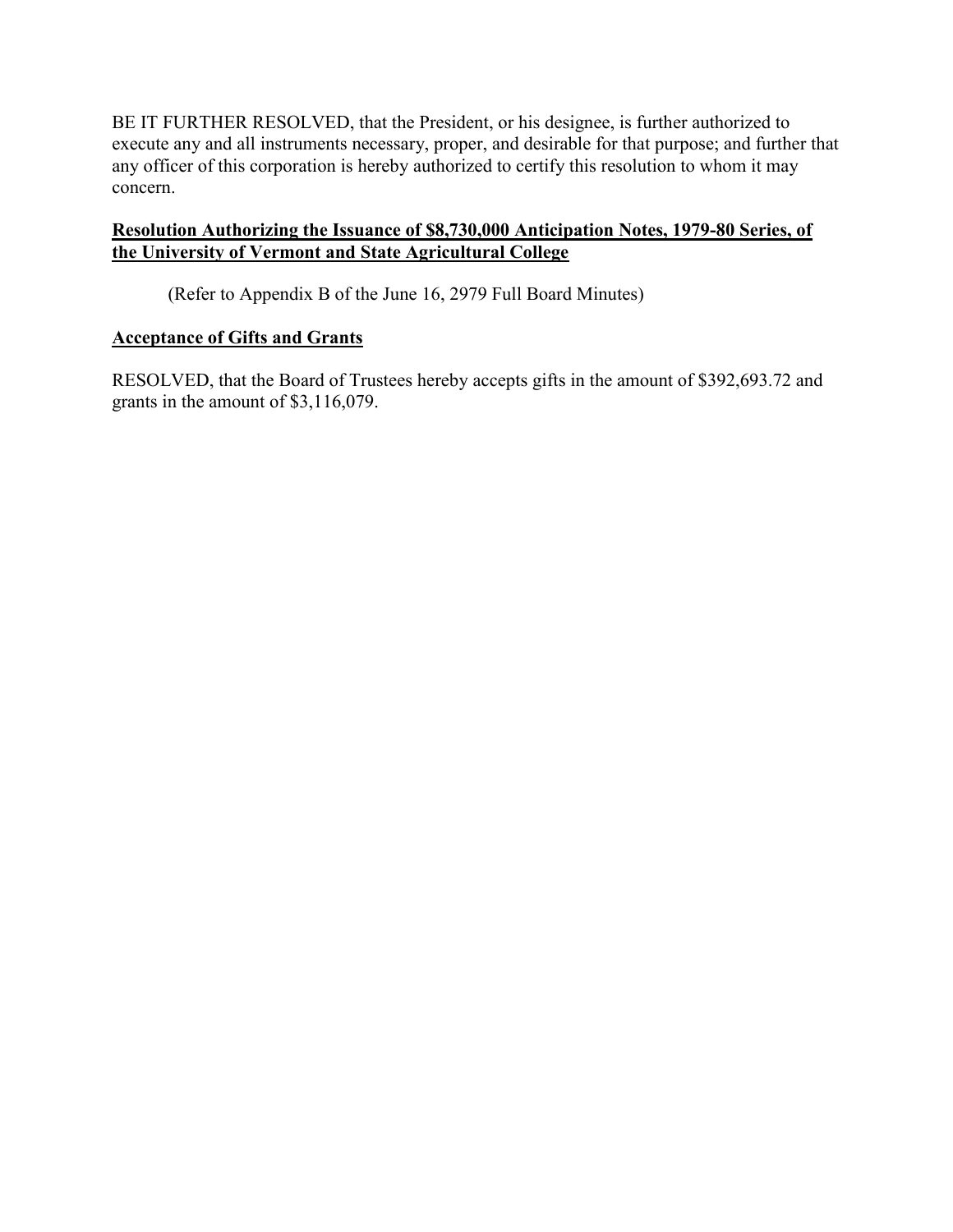## **April 28, 1979**

## <span id="page-17-0"></span>**AUDIT COMMITTEE**

#### **Audit of Certain Federal Grants and Awards**

WHEREAS, the books and accounts of certain grants and awards made to the University of Vermont and State Agricultural College and specifically, those grants and awards are the National Direct Student Loan Program, the Health Professions and Nursing Student Loan Programs, the Work-Study Program, the Basic and Supplemental Education Opportunity Grants and Title I of the United States Office of Education, have been audited on behalf of the United States Government by the accounting firm of Archibald M. Peisch and Company, Certified Public Accountants, for the fiscal year ended June 30, 1978, and the reports of said audits are published in accordance with audit procedures outlined by the United States Department of Health, Education and Welfare,

BE IT RESOLVED, that the Board of Trustees hereby accepts such audits which have been released to the Regional Audit Director of the Department of Health, Education, and Welfare of the United States Government.

#### **Audit of Student Housing Funds**

WHEREAS, the books and accounts of certain grants and awards made to the University of Vermont and State Agricultural College Dormitory Projects VT. CH-28(D) and 47(D) as consolidated, the University of Vermont and State Agricultural College Married Student Housing Project VT. CH-41(D), and the University of Vermont and State Agricultural College Jeanne Mance Dormitory Project VT. CH-19(H) have been audited on behalf of the United States Government by the accounting firm of Coopers & Lybrand, Certified Public Accountants, for the fiscal year ended June 30, 1978, and the reports of said audits are published in detail in accordance with audit and reporting procedures outlined by the United States Department of Housing and Urban Development,

BE IT RESOLVED, that the Board hereby accepts such audits which have been released to the New England Housing Management Division of the United States Government.

#### **EDUCATIONAL POLICY COMMITTEE**

#### **Staff Actions**

RESOLVED, that the Board of Trustees receives the list of staff actions and approves the leaves of absence noted on pages two and three of the staff action list.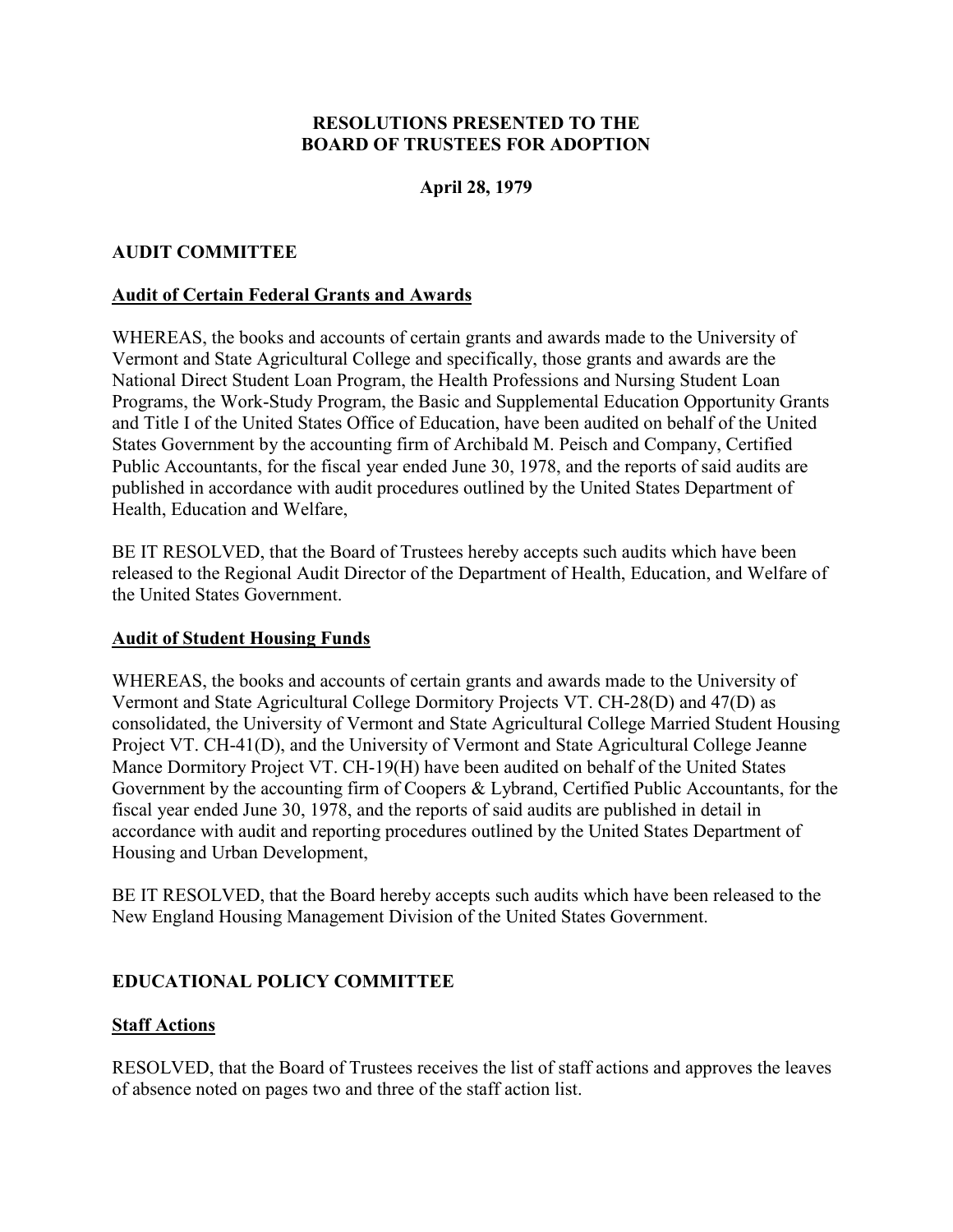## <span id="page-18-0"></span>**Authority to Award Degrees**

RESOLVED, that the Board of Trustees authorizes the President to award degrees in course at the Associate, Bachelors, Masters, Doctoral, and Fifth-year Certificate levels to the students of the University of Vermont and State Agricultural College who, on or before May 17, 1979, are certified by the Deans and Directors and recommended by the Faculty Senate their appropriate degree. The list of names of the students to whom these degrees are awarded shall be recorded as part of the permanent minutes of the June meeting of the Board.

# **FINANCE AND BUDGET COMMITTEE**

## **Increase in Tuition, Fiscal Year 1980**

RESOLVED, that the Board of Trustees hereby approves increases in the following tuition rates effective with the 1979-80 academic year:

- a. In-state tuition from \$1,300 to \$1,500 per year;
- b. Out-of-state tuition from \$3,735 to \$4,150 per year; (The tuition rates translate to \$64 per credit hour for in-state and \$175 per credit hour for out-of-state students.)
- c. Vermont Overseas Student Program from \$3,800 to \$4,200 per year (includes tuition, fees, room, board, and travel);
- d. Medical student in-state tuition from \$2,400 to \$2,700 per year; out-of-area tuition from \$7,500 to \$7,800 per year; regional compact student tuition from \$4,800 to \$5,100 per year.

# **Increase in Fees, Fiscal Year 1980**

RESOLVED, that the Board of Trustees approves increases in the following fees effective Fiscal Year 1980:

- a. Student Health Fee from \$68 to \$74 per year (\$37 per semester);
- b. Undergraduate Application Fee from \$20 to \$25, effective for applications received after September 1, 1979.

# **Establishment of Fees for Graduate Students, Fiscal Year 1980**

RESOLVED, that the Board of Trustees approves the establishment of a non-refundable Continuous Registration Fee of \$50 per semester for graduate students, to be administered in accordance with the guidelines adopted by the Graduate Executive Committee. This fee will replace the \$25 Completion of Thesis Fee.

BE IT FUTHER RESOLVED, that the Board approves the establishment of a non-refundable Reactivation Fee of \$25 for graduate students who re-enroll after having been inactive for a period of one year or more.

This resolution will become effective with the 1979-80 academic year.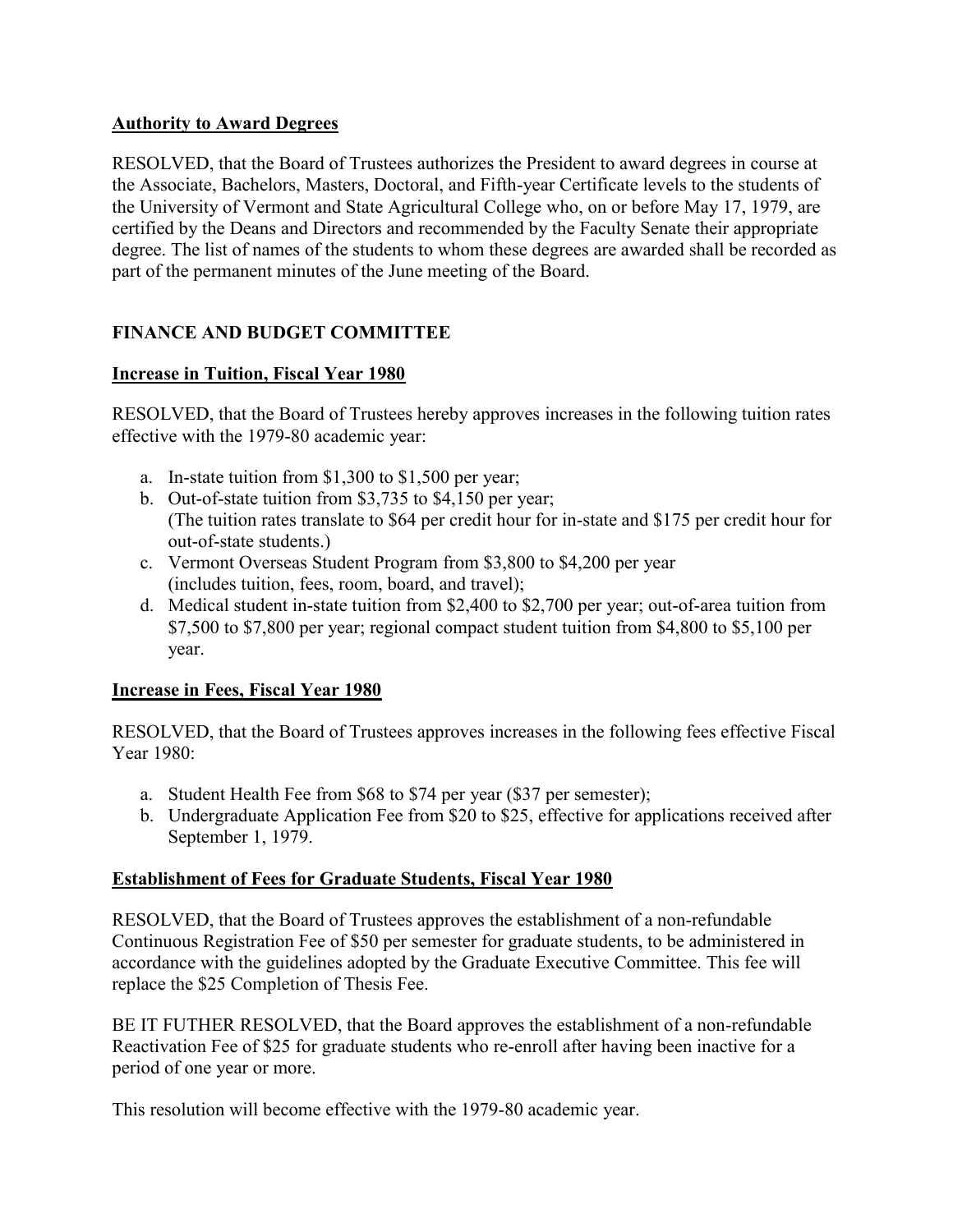## <span id="page-19-0"></span>**Increase in Room Rent, Fiscal Year 1980**

RESOLVED, that the Board of Trustees hereby approves increases in room rent for contract year 1979-80 as follows:

- a. Double room from \$970 to 1,060 per year;
- b. Single room from \$1,070 to \$1,160 per year;
- c. Large single room from \$1,170 to \$1,260 per year;
- d. Triple room from \$770 to \$860 per year; and

BE IT FURTHER RESOLVED, that the Cooperative Option for Hamilton Hall be continued at a rate of \$130 less than the standard room rate.

## **Increase in Board Rate, Fiscal Year 1980**

RESOLVED, that the Board of Trustees approves an increase in the base board charge from \$764 to \$827 for contract year 1979-80.

## **Budget Premises for Fiscal Year 1980 – General University**

RESOLVED, that the Board of Trustees hereby approves the budget premises for Fiscal Year 1980, which lead to a General Fund operating budget not to exceed \$46,116,000, as described in the attached materials, and authorizes the President to proceed with detailed budget preparation in accordance with these premises.

## **Budget Premises for Fiscal Year 1980 – Educational Television**

RESOLVED, that the Board of Trustees hereby approves the budget premises for Fiscal Year 1980 which lead to an operating budget for Educational Television not to exceed \$1,772,000, as described in the attached materials, and authorizes the President to proceed with detailed budget preparation in accordance with these premises.

## **Budget Premises for Fiscal Year 1980 – Morgan Horse Farm**

RESOLVED, that the Board of Trustees of the University of Vermont and State Agricultural College approves the recommended operating budget for the Morgan Horse Farm for Fiscal Year 1980 in the amount of \$163,062.

## **Acceptance of Gifts and Grants**

RESOLVED, that the Board of Trustees hereby accepts gifts in the amount of \$338,529.01 and grants in the amount of \$416,687.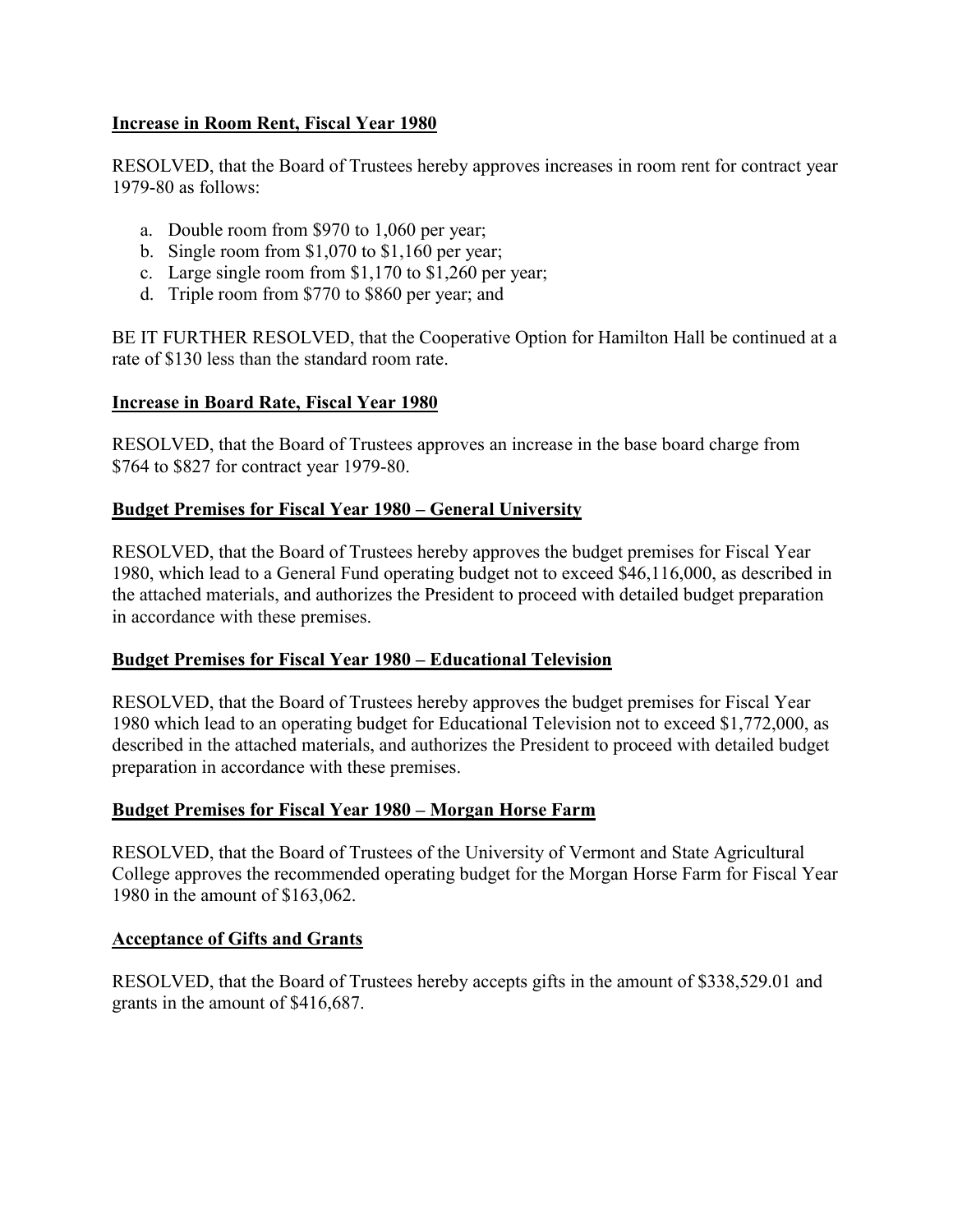## <span id="page-20-0"></span>**FULL BOARD**

#### **Amendment of Bylaws**

RESOLVED, that the Bylaws of the University of Vermont and State Agricultural College as revised and adopted by the Board of Trustees on October 18, 1958, and as last amended on August 19, 1978, be further amended by the following changes in Article II and Article VI:

ARTICLE II. Meetings.

(second paragraph) The following lists the standard regular meeting agenda items:

| <b>Annual Meeting</b>        | First meeting for new officers. Approval of dates for<br>meetings. Approval of degrees          |
|------------------------------|-------------------------------------------------------------------------------------------------|
|                              |                                                                                                 |
| <b>Fifth Regular Meeting</b> | Appointment of nominating committee for Board Officers.<br>Approval of degrees.                 |
| Sixth Regular Meeting        | Election of officers for the following year, their terms to<br>begin on the first day of March. |

#### ARTICLE VI. Election of Officers.

 All of the officers designated in Article V, except the President, shall be elected at the meeting preceding the annual meeting, shall take office on the first day of March, and shall hold office for one year and until their successors shall take office. The President shall be ….

#### **Honorary Degrees**

RESOLVED, that the President be and hereby is authorized to offer and confer honorary degrees at the 1979 Commencement to those individuals recommended by the Joint Committee on Honorary Degrees.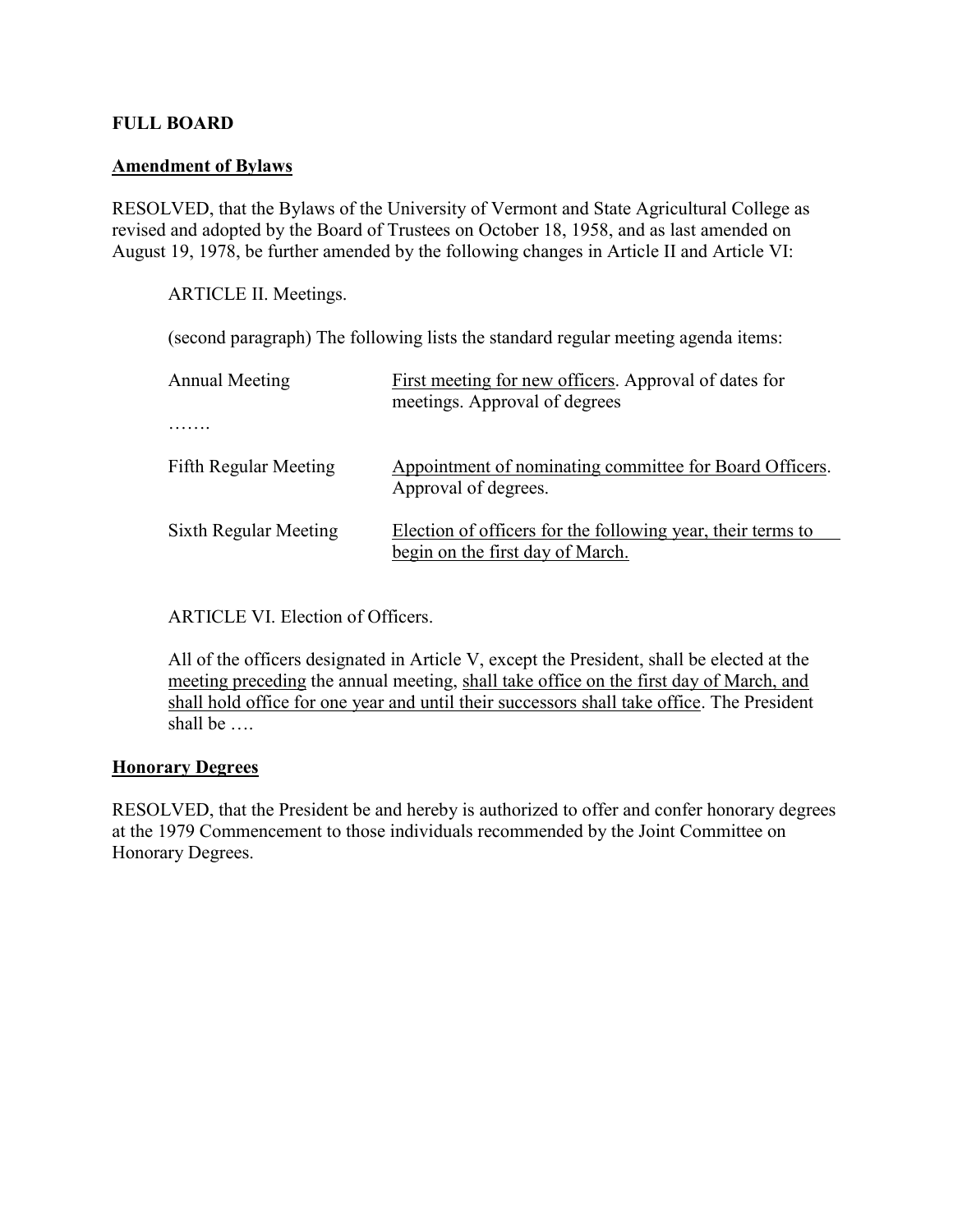#### **MARCH 3, 1979**

## <span id="page-21-0"></span>**EDUCATIONAL POLICY COMMITTEE**

#### **Staff Actions**

RESOLVED, that the Board of Trustees receives the list of staff actions, including full-time faculty reappointments, promotions, and sabbatical leaves for 1979-80, and approves the leaves of absence noted on pages five and six of the staff action list.

#### **Approval of Degrees**

RESOLVED, that the Board of Trustees approves the awarding of degrees to those students who have completed their degree requirements and who have been recommended by their respective deans or directors and approved by the Faculty Senate.

#### **HEALTH EDUCATION COMMITTEE**

#### **Maine Medical Center Affiliation**

RESOLVED, that the Board of Trustees of the University of Vermont and State Agricultural College authorizes the President or his designee to enter into an affiliation with the Maine Medical Center for the purpose of providing medical education; and approves the related recommendation of the Dean of the College of Medicine to increase the entering class size of the College of Medicine to 93 students.

#### **EDUCATIONAL TELEVISION COMMITTEE**

#### **Public Advisory Board**

RESOLVED, that the President be empowered to establish and appoint members to an advisory board to be called The University of Vermont Public Advisory Board on Television.

#### **STUDENT ACTIVITIES COMMITTEE**

#### **Inter-Residence Association Fee**

WHEREAS, the IRA has been in existence since 1970 and its fee has been maintained at the level of \$3.00 per student per semester; and,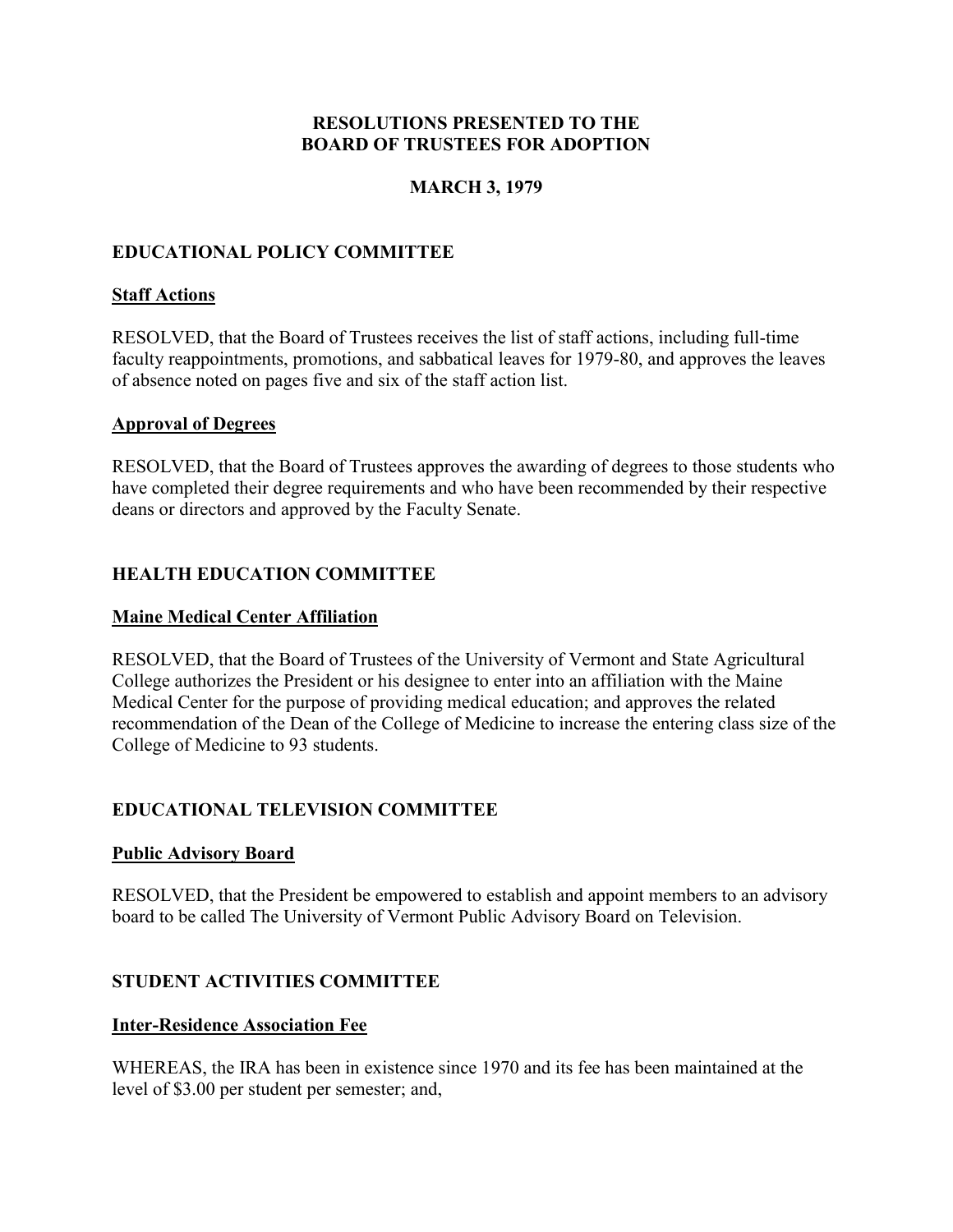<span id="page-22-0"></span>WHEREAS, the IRA has greatly expanded its services and functions in response to students' wishes;

THEREFORE, BE IT RESOLVED, that the fee of the Inter-Residence Association be raised from \$3.00 to \$5.00 per student per semester.

#### **Room Rate**

RESOLVED, that the Board of Trustees hereby approves increases in room rates for Fiscal Year 1980 not to exceed the following:

|                         | From  |         |
|-------------------------|-------|---------|
| Double room (per year)  | \$970 | \$1,080 |
| Single room (per year)  | 1,070 | 1,180   |
| Large single (per year) | 1,170 | 1,280   |
| Triple room (per year)  | 770   | 880     |

BE IT FURTHER RESOLVED, that the Cooperative Option for Hamilton Hall be continued at a rate \$130 less than the standard room rate; and,

BE IT FURTHER RESOLVED, that the final determination of these rate increases will be made at the April 1979 meeting of the Board.

## **Board Rate**

RESOLVED, that the Board of Trustees approves an increase in the base board charge not to exceed \$63 for a maximum charge of \$827 for FY 80; and,

BE IT FURTHER RESOLVED, that the final determination of this rate increase be made at the April, 1979 meeting of the Board.

## **Ft. Ethan Allen**

WHEREAS, there is considerable pressure on residence hall facilities; and,

WHEREAS, there is limited University housing available for single transfer and graduate students; and,

WHEREAS, there has been continuing decline in the demand for faculty/staff housing at Fort Ethan Allen;

THEREFORE, BE IT RESOLVED, that the utilization of the faculty/staff apartments on Dalton Drive at Fort Ethan Allen be changed to single student apartments effective July 1, 1979; and,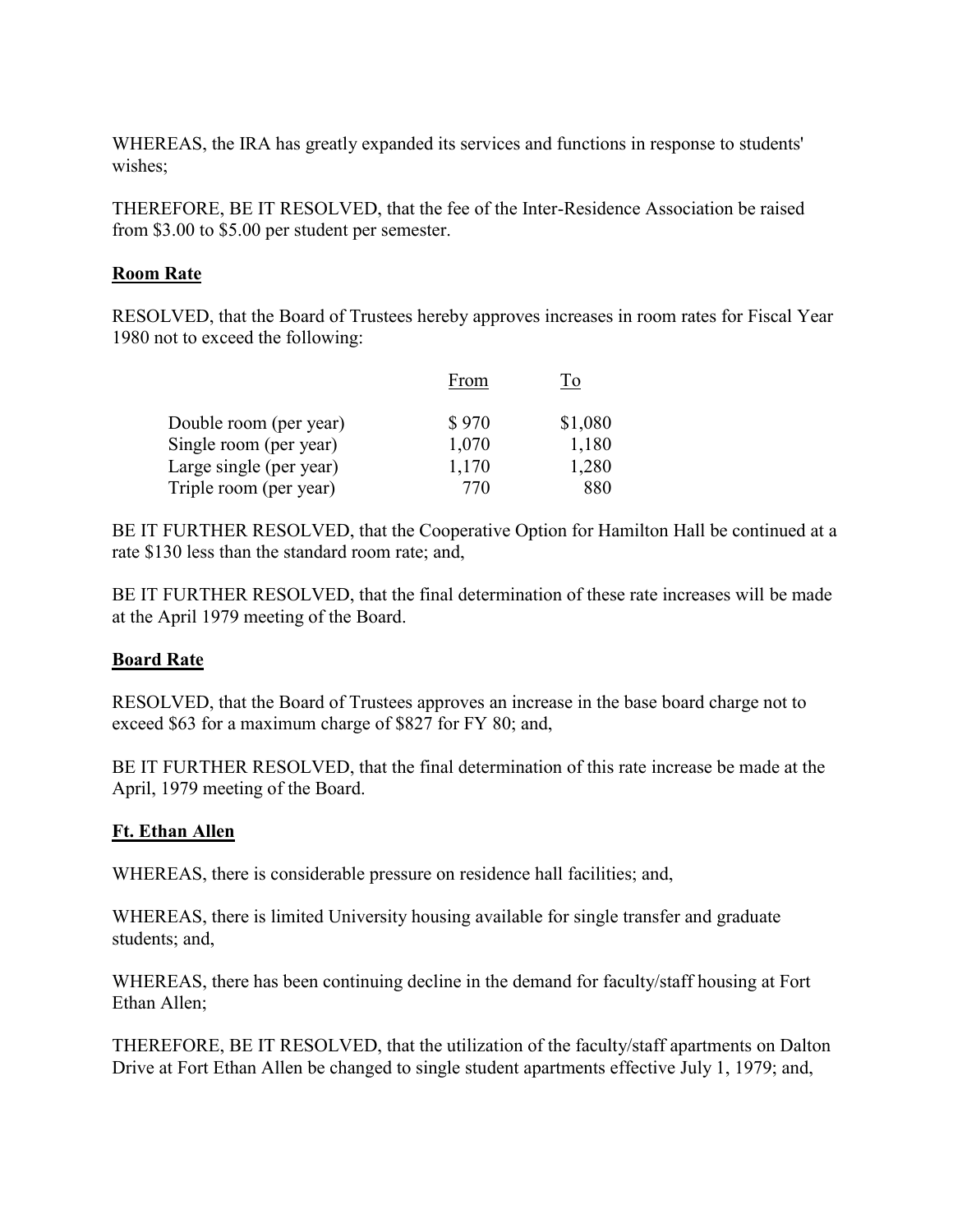<span id="page-23-0"></span>BE IT FURTHER RESOLVED, that the President and/or the Treasurer is hereby authorized to borrow up to a maximum of \$100,000 at a rate of interest not to exceed 6-1/2 percent and a maturity not to exceed 10 years; to accomplish renovations related to this project; and,

BE IT FURTHER RESOLVED, that the President or Treasurer is authorized to execute any and all instruments necessary, proper, and desirable for that purpose; and further, that any officer of this corporation is hereby authorized to certify this resolution to whom it may concern.

# **BUILDINGS AND GROUNDS COMMITTEE**

# **Ft. Ethan Allen**

(same as above)

# **Purchase and Sale of Land and Improvement at 466 South Prospect Street**

RESOLVED, that the President or his designee be and hereby is authorized to purchase the land and improvements designated as 466 South Prospect Street, Burlington, Vermont, for the sole purpose of securing for the University a right of first refusal wherever said property may, in the future, be offered for sale. Purchase price of the land shall be One Dollar (\$1.00). The University shall not retain the property at this time, but shall sell it at a price determined by the President to be reasonable.

The President or his designee is further authorized to execute any and all instruments necessary, proper and desirable for purchase and sale in accordance with this resolution.

## **Sale of Lands Located in the Towns of Fletcher, Lincoln, Mendon, Pittsfield, and Wolcott**

RESOLVED, that the President or his designee be and hereby is authorized to sell the following lands at prices determined by the President to be reasonable:

- 176 acres in Fletcher, Vermont (conveyed by Bryce and Wilma Moore, December 22, 1975)
- 160 acres charter land located in Lincoln, Vermont
- 317 acres charter land located in Mendon, Vermont
- 64 acres charter land located in Pittsfield, Vermont
- 50 acres charter land (Lot 25) located in Wolcott, Vermont

Oil, gas and mineral rights shall be reserved. Proceeds of the sales of the Fletcher land shall be placed in a fund to be used for management of University real estate. Proceeds from the sales of charter lands shall be added to the existing endowment fund for proceeds from sales of leased lands. The President or his designee is further authorized to execute any and all instruments necessary, proper and desirable for the purpose of sale.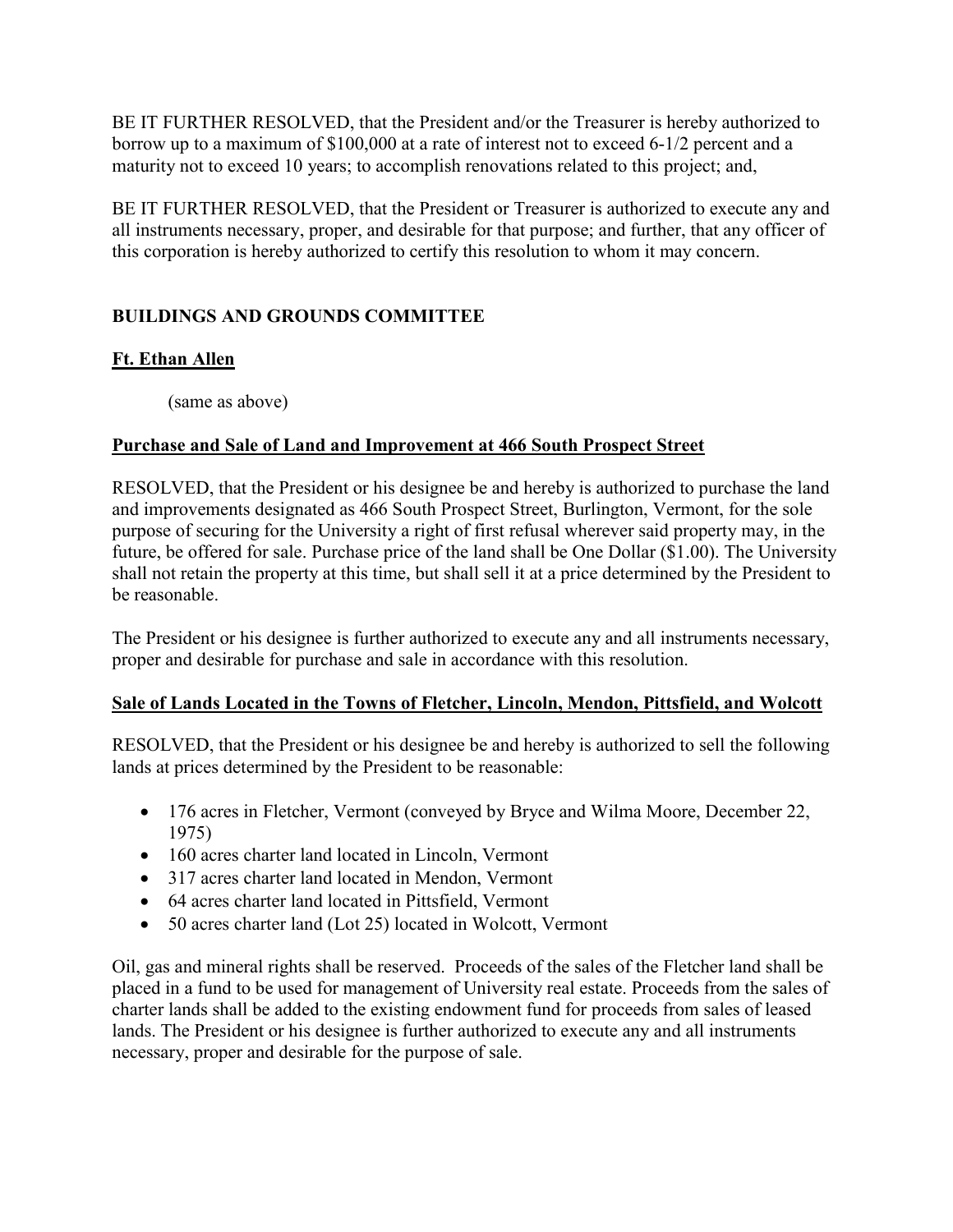## <span id="page-24-0"></span>**Sale of Land and Improvements at 200 Church Street**

RESOLVED, that the President or his designee be and hereby is authorized to sell the land and improvements designated as 200 Church Street, Burlington, Vermont, at a price determined by the President to be reasonable. The cost of relocating library materials currently stored in the building shall be paid from the proceeds of sale. The President or his designee is authorized to execute any and all instruments necessary, proper and desirable in making the sale.

## **Pedestrian Right of Way in South Burlington**

RESOLVED, that the President or his designee be author zed to grant to the City of South Burlington a license to use a designated portion of the former Wheelock Farm property as a pedestrian right of way in accordance with the following terms and conditions:

- 1) the license be for a term of five (5)years.
- 2) the license be terminable on thirty (30)days written notice.
- 3) the license contain an indemnification clause in favor of the University.
- 4) whatever other terms or conditions are deemed appropriate for the protection, preservation and proper use of the area.

## **FINANCE AND BUDGET COMMITTEE**

## **Inter-Residence Association Fee**

WHEREAS, the IRA has been in existence since 1970 and its fee has been maintained at the level of \$3.00 per student per semester; and,

WHEREAS, the IRA has greatly expanded its services and functions in response to students wishes;

THEREFORE, BE IT RESOLVED, that the fee of the Inter-Residence Association be raised from \$3.00 to \$5.00 per student per semester.

## **Room Rate**

RESOLVED, that the Board of Trustees hereby approves increases in room rates for Fiscal Year 1980 not to exceed the following:

|                         | From  |         |
|-------------------------|-------|---------|
| Double room (per year)  | \$970 | \$1,080 |
| Single room (per year)  | 1,070 | 1,180   |
| Large single (per year) | 1,170 | 1,280   |
| Triple room (per year)  | 770   | 880     |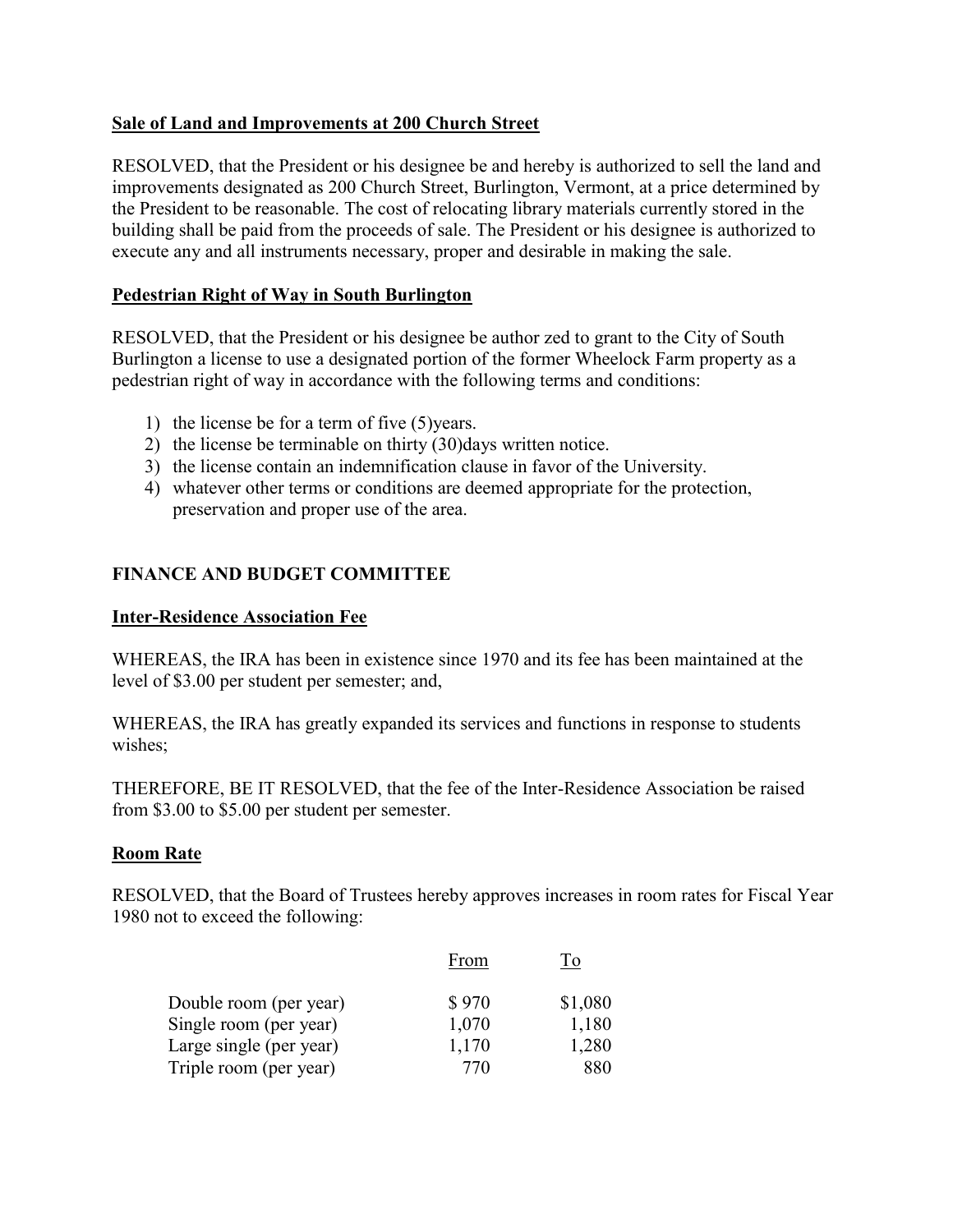<span id="page-25-0"></span>BE IT FURTHER RESOLVED, that the Cooperative Option for Hamilton Hall be continued at a rate \$130 less than the standard room rate: and,

BE IT FURTHER RESOLVED, that the final determination of these rate increases will be made at the April 1979 meeting of the Board.

# **Board Rate**

RESOLVED, that the Board of Trustees approves an increase in the base board charge not to exceed \$63 for a maximum charge of \$827 for FY 80; and,

BE IT FURTHER RESOLVED, that final determination of this rate increase be made at the April, 1979 meeting of the Board.

# **Fort Ethan Allen**

WHEREAS, there is considerable pressure on residence hall facilities; and

WHEREAS, there is limited University housing available for single transfer and graduate students; and,

WHEREAS, there has been continuing decline in the demand for faculty/staff housing at Fort Ethan Allen;

THEREFORE, BE IT RESOLVED, that the utilization of the .faculty/staff apartments on Dalton Drive at Fort Ethan Allen be changed to single student apartments effective July 1, 1979; and,

BE IT FURTHER RESOLVED, that the President and/or the Treasurer is hereby authorized to borrow up to a maximum of \$100,000 at a rate of interest not to exceed 6-1/2 percent and a maturity not to exceed 10 years, to accomplish renovations related to this project; and,

BE IT FURTHER RESOLVED, that the President or Treasurer is authorized to execute any and all instruments necessary, proper, and desirable for that purpose; and further, that any officer of this corporation is hereby authorized to certify this resolution to whom it may concern.

# **Gifts and Grants**

RESOLVED, that the Board of Trustees hereby accepts Gifts in the amount of \$973,046.82 and Grants in the amount of \$3,396,164.00.

# **Authorization to Sign Checks**

RESOLVED, that the Board of Trustees hereby authorized only the following officers to sign checks drawn on the accounts of the University: President, Lattie F. Coor; Interim Vice President of Administration, Ben R. Forsyth; Treasurer, Gordon Paterson; Assistant Treasurer, Garth L. Peterson;